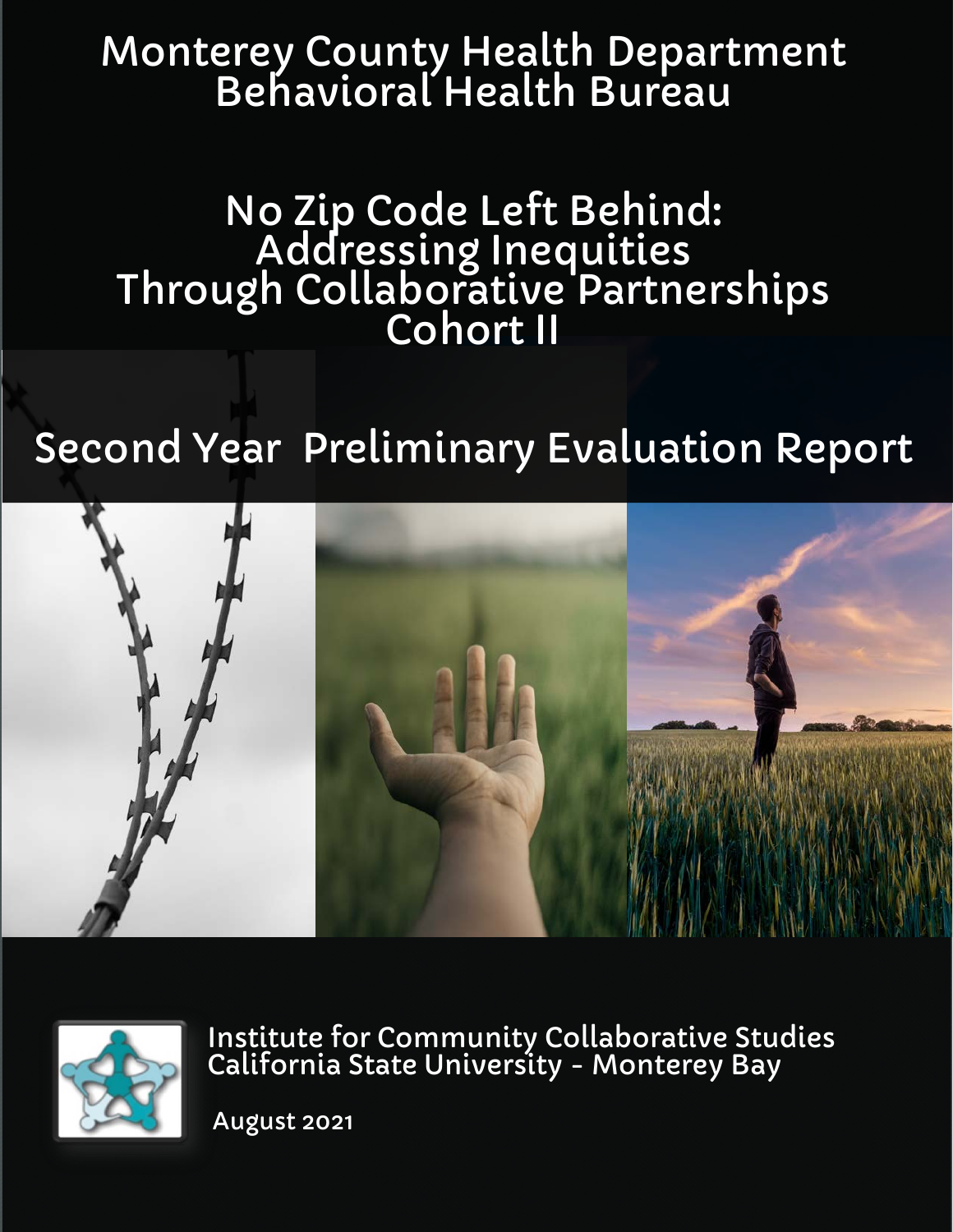# TABLE OF CONTENTS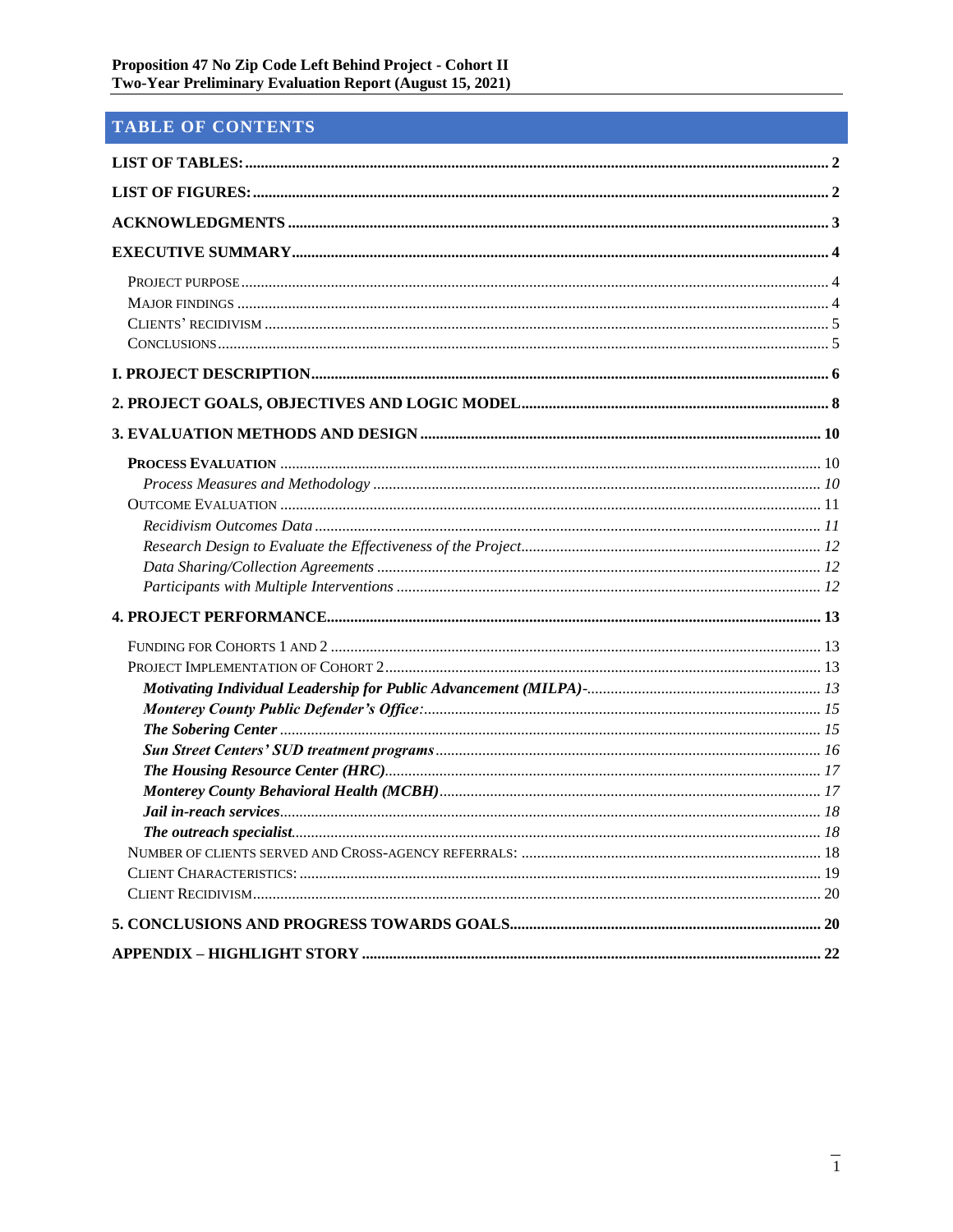# <span id="page-2-0"></span>**LIST OF TABLES:**

| TABLE 2: NZLB, PROVIDERS, SERVICES, ELIGIBILITY CRITERIA, AND PROGRAM COMPLETION INDICATORS  9     |  |
|----------------------------------------------------------------------------------------------------|--|
|                                                                                                    |  |
| TABLE 4: POST-CONVICTION RELIEF CASES RECEIVED AND FILED BY PUBLIC DEFENDER (JUL 2020-JUN 2021) 15 |  |
|                                                                                                    |  |
|                                                                                                    |  |
|                                                                                                    |  |
|                                                                                                    |  |

# <span id="page-2-1"></span>**LIST OF FIGURES:**

| FIGURE 6: US REP. JIMMY PANETTA WITH SUN STREET CENTER PERSONNEL AT THE KING CITY CENTER 17 |  |
|---------------------------------------------------------------------------------------------|--|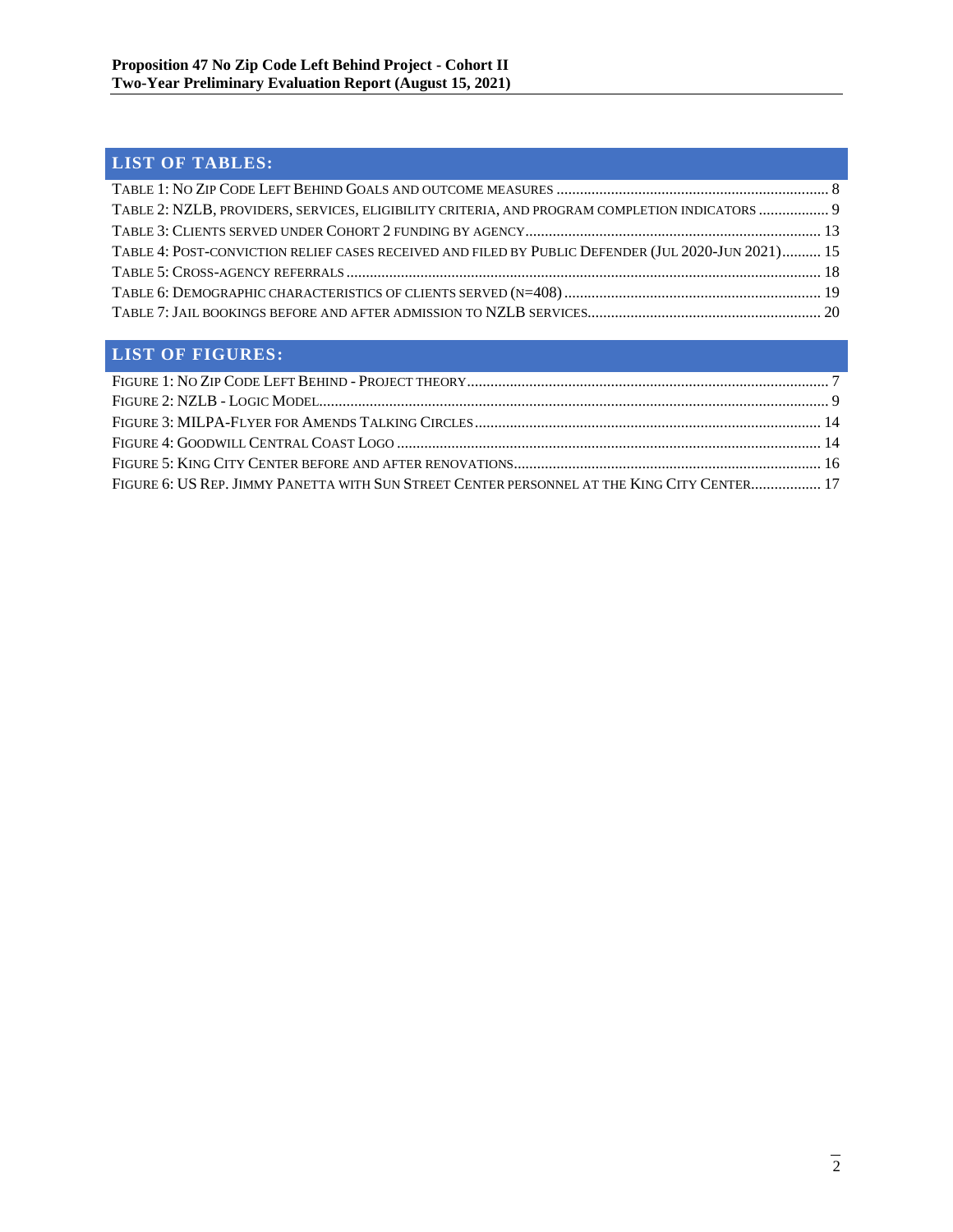# <span id="page-3-0"></span>**ACKNOWLEDGMENTS**

This report was written by Ignacio Navarro, Kim Judson, and Jessica Liette (Institute for Community Collaborative Studies at California State University, Monterey Bay). It is important to acknowledge the many people who participated in this study. These include Philip Sherwood, Rose Moreno and Gabriel Saldivar (Behavioral Health Bureau, Monterey County Health Department) and the many representatives from all agencies that provide services for the No Zip Code Left Behind project who took time from their busy schedules to respond to our questions and provided data for the analyses contained in this report.

We respectfully acknowledge that the study's activities took place on tribal lands

Cover page photos: Piktochart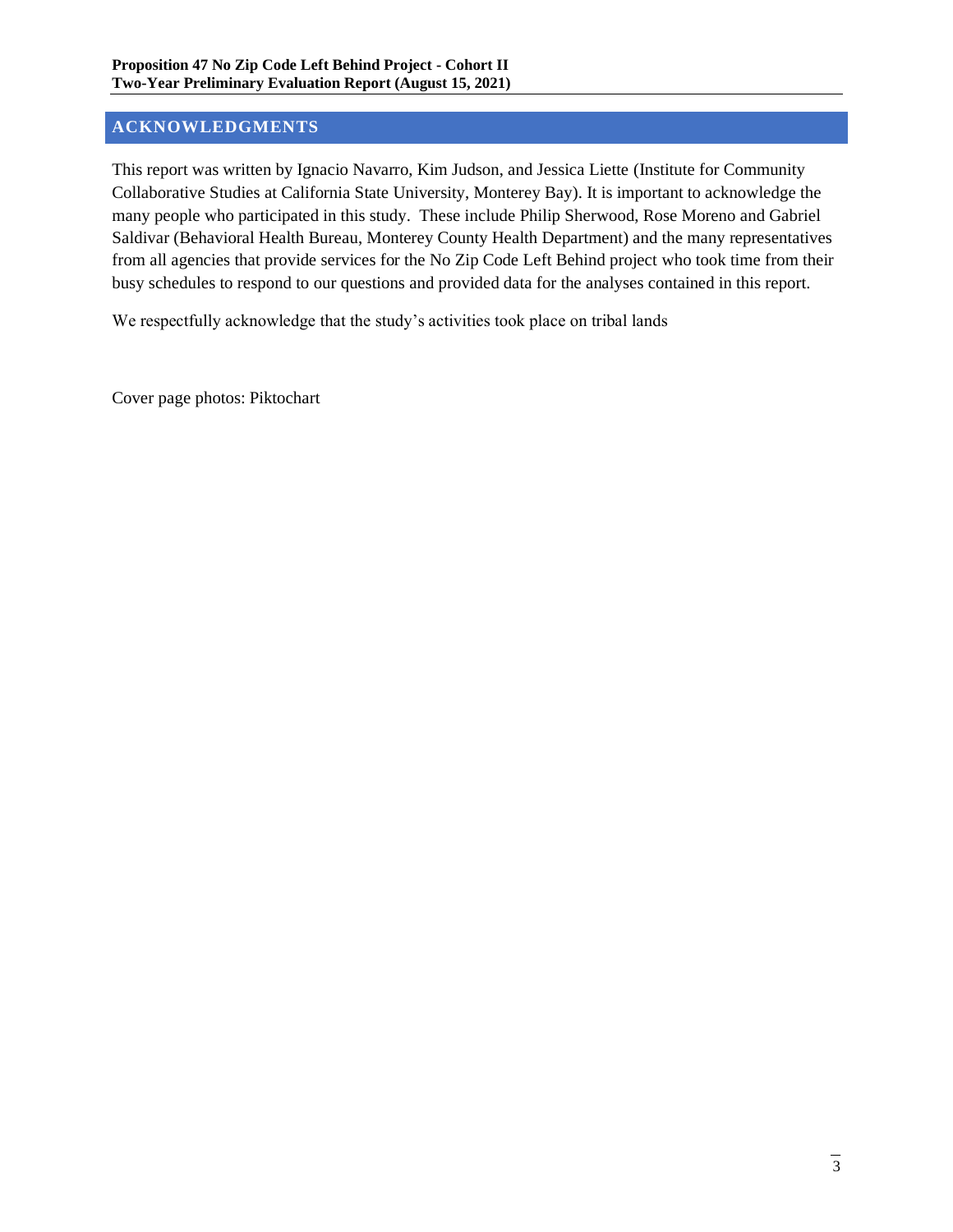# <span id="page-4-0"></span>**EXECUTIVE SUMMARY**

## <span id="page-4-1"></span>PROJECT PURPOSE

The purpose of the No Zip Code Left Behind (NZLB) project is to address the historic unmet need for substance use disorder (SUD) treatment, specialty mental health (MH) services, and supportive services in rural South Monterey County (South County) in an effort to decrease nonviolent offenders' risks for subsequent incarceration and to treat behavioral health disorders among people with co-occurring disorders to reduce the need for more frequent and costly hospitalizations, jail-bookings, entitlement benefits, and supportive services. Specifically, the project is designed to achieve three goals: 1) r educe recidivism by linking the reclassified and focus population to services and supports, 2) divert individuals with behavioral health needs from the criminal justice system, and 3) reduce regional inequity by assuring access to substance use treatment.

#### <span id="page-4-2"></span>MAJOR FINDINGS

Given the dearth of services in South County, ensuring that the client population has access to a wide range of services has been significant. This project has made it possible to implement services closer to a client's home in South County (Gonzales, Soledad, and King City), reducing transportation barriers. Implementation of services, e.g., outpatient and residential SUD treatment services, and other social services such as housing, employment training, and legal, has taken time, as each agency develops or expands on collaborative relationships needed to refocus their ongoing work in different ways to address the challenges faced by the client population.

It is difficult to overstate the challenges brought by the COVID 19 pandemic for both service providers and the served population. Despite these challenges, all providers in NZLB kept their services open and adapted their practices to continue supporting clients in need. In some cases, this required providing services via telehealth; in others, reducing capacity to comply with social distancing regulations, or providing rapid testing for clients and personnel. Even in the face of a pandemic, the project managed to add new services and expand existing ones in the areas of post-conviction relief assistance, sober living environments and housing services. This fall, the project will also add its new jail in-reach program to connect eligible clients with services as their period of incarceration comes to an end.

As each agency faced unique challenges providing services over the course of the project period, the point at which each expended Cohort 1 funds varied across agencies. As the Cohort 1 project ends on September 31, 2021, so too will the funding; transitioning to Cohort 2 funding only. This report, which only considers clients served under Cohort 2 funding, finds that the project served 408 unique individuals, with about 9% of clients served by multiple agencies, suggesting increased collaboration between agencies. The newly staffed outreach/service coordination, and jail in-reach positions which began in July 2021 ares expected to expand collaborative efforts even further, by supporting provider linkages and assisting clients navigate accessing multiple services, as well as providing a new avenue of communication with the general public.

Client demographic characteristics show that the project is reaching the county's traditionally underserved population with the majority (82%) identifying themselves as Hispanic (of any race), 15% as White (non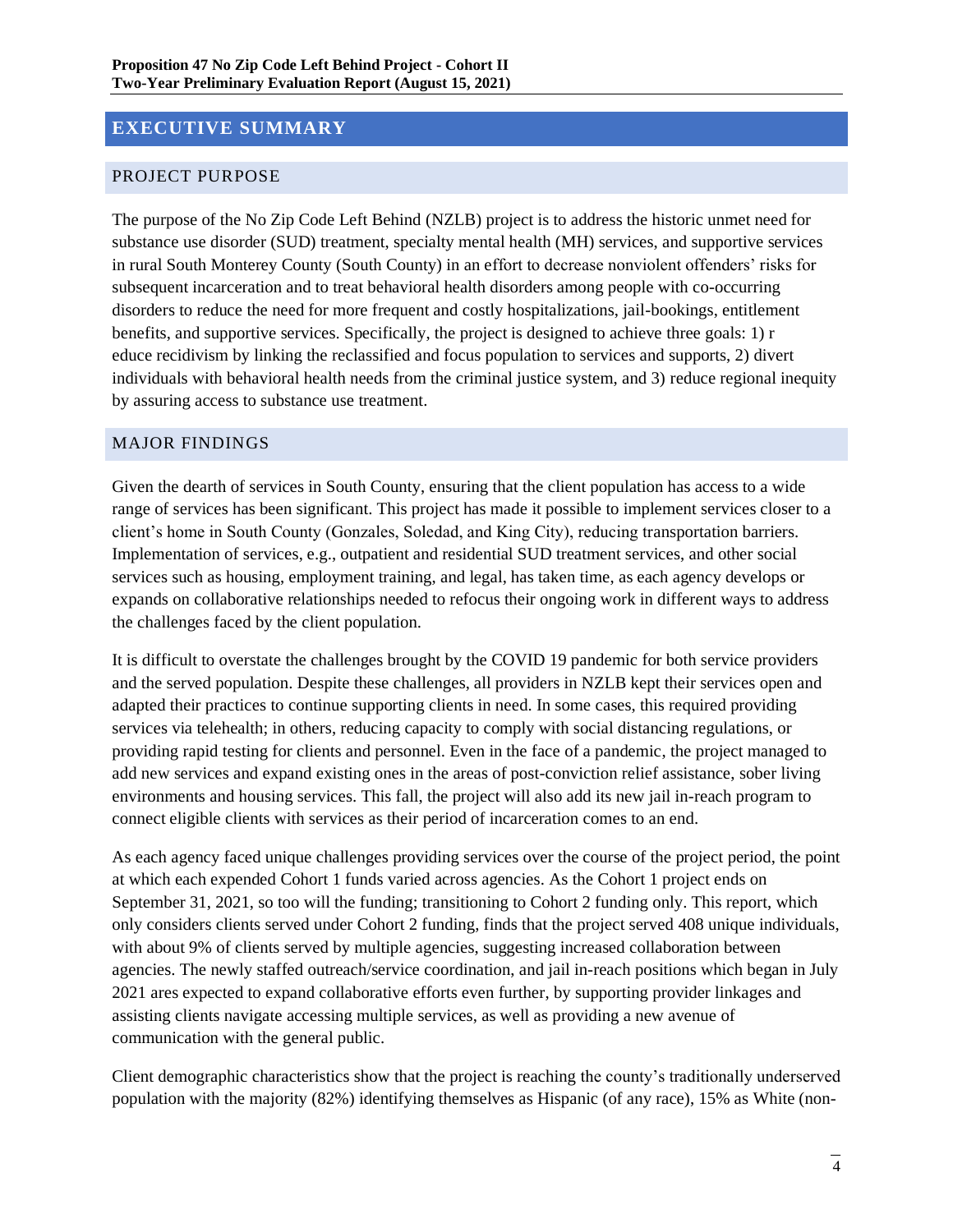Hispanic), 1.5% as Asian/Pacific Islander and 1.2% as African American. About 77% of clients identified themselves as male, and 80% reported a level of education of high school or less. In addition, 33% report being unemployed, 7% report being homeless and 13% report living in friends/or relatives' homes. Finally, 31% of clients report having prior convictions and 16% report being currently on probation or out on parole.

## <span id="page-5-0"></span>CLIENTS' RECIDIVISM

This project has facilitated an interagency agreement between Monterey County Behavioral Health (MCBH) and the Monterey County Sheriff's Office (SO) in Spring 2021, resulting in substantial progress made in its capacity to evaluate clients' recidivism. The agreement guarantees the sharing of jail booking data that can be used to match arrest data for participating clients.

A preliminary analysis of arrests for participating clients after they were enrolled in a NZLB program revealed that, overall, 12.3% of the clients experienced a jail booking incident after being admitted in the program. The percentage of arrests after admissions varied by provider and ranged from 0 for the Public Defender and Housing Resource Center to 14% for the Sobering Center. Six percent of Sun Street Centers residential and 3% of SCC outpatient clients were arrested following their quarter of enrollment in a service provided by the project.

Additionally, an analysis of arrests for a subset of individuals who had an arrest history prior to enrollment in a program revealed a higher post-admission arrest rate, with an overall rate of about 17% of clients with prior arrests experiencing a subsequent arrest after being admitted to a NZLB service. The highest re-arrest rates were for the Sobering Center (20%) and MCBH (21%).

While it is too early to make definitive conclusions about the project's long-term impact on recidivism rates, due in large part to the limited time most clients have been in the program (less than a year) and no control group for a comparison, the analysis suggests that the project is on track to be able to estimate recidivism rates for the final outcome evaluation to be conducted in 2023.

## <span id="page-5-1"></span>CONCLUSIONS

Despite the challenges posed by the COVID 19 pandemic, all NZLB providers remained open and adapted their practices to ensure that clients' needs were served. In some cases, this required providing services via telehealth; in others reducing capacity to comply with social distancing regulations, or providing rapid testing for clients and personnel. These challenges did not impede the ability of the project to provide and even expand services including mental health treatment, SUD treatment, and legal, employment, and housing supports in a severely underserved area.

It is also important to note that, under Cohort 2 funding, MCBH has secured a partnership with the Monterey County Sheriff's Office that was crucial for the preliminary analyses of client arrests for this report and for the final Cohort 1 evaluation. Finally, the effort to create and implement a data reporting system that tracks clients' services has allowed the evaluation team to conduct this preliminary analysis and to complete the quarterly progress reports required by BSCC while keeping client confidentiality. Not only is the project delivering services for those in need, but it is also strengthening its evaluation capabilities moving into the second part of Cohort 2 funding.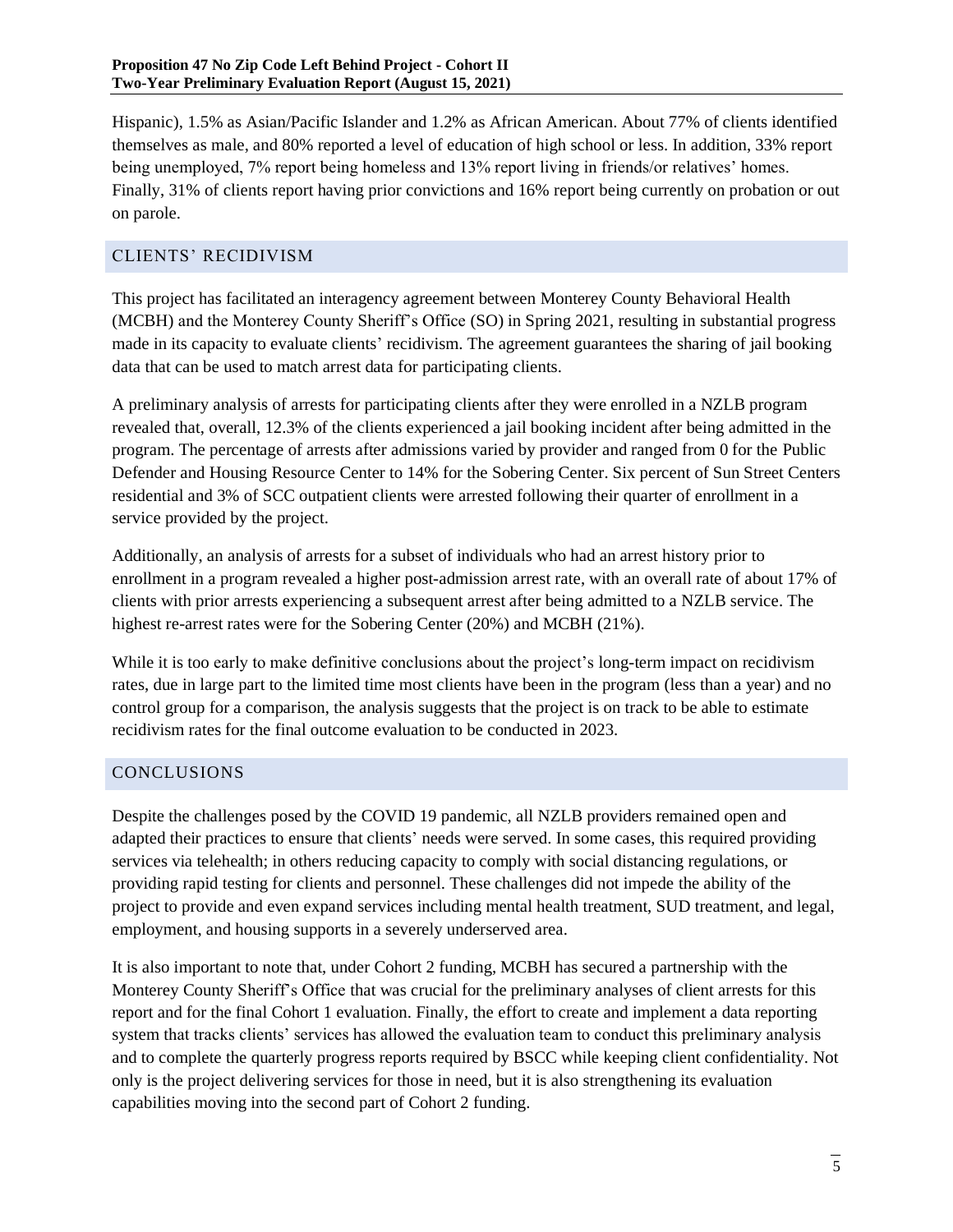# FULL REPORT

## <span id="page-6-0"></span>**I. PROJECT DESCRIPTION**

The Monterey County No Zip Code Left Behind (NZLB): Addressing Inequities Through Collaborative Partnerships (Prop 47) project has implemented new and expanded existing, culturally and linguistically competent services, using evidenced-based interventions in underserved southern Monterey County (South County). These new services complement the Board of State and Community Corrections (BSCC) funded services established through the Strengthening Law Enforcement Grant, awarded in 2016 to four South County cities. This includes two new sites in King City providing substance use disorder (SUD) treatment to a minimum of 100 individuals annually and job training, civil legal services, and case management (social, legal, housing and employment) supports in South County. In addition to the new services in South County, a centrally located Sobering Center in Salinas diverts people from jail and provides an opportunity for intervention. Additionally, for this project, innovative approaches to addressing our client population's social and cultural needs have been incorporated into existing services including culturally responsive transformational healing practices (e.g., La Cultura Cura) that have for the first time, introduced the benefits of healing practices that are based on individual, family, and community cultural values.

Monterey County is committed to an inclusive and collaborative project, distributing most (71%) of the grant funding to community service partners; with Behavioral Health providing clinical services and grant management. Project leadership is committed to addressing the historic unmet need for SUD treatment, specialty mental health (MH) services, and supportive services in rural South County in an effort to decrease nonviolent drug offenders' risks for repeat offenses and subsequent incarceration and to treat behavioral health disorders among people with co-occurring disorders to reduce the need for more frequent and costly hospitalizations, entitlement benefits, and supportive services. This effort addresses these wide-spread and severe service gaps and the resulting long-term health inequities, and aligns with King City's Plan to End Youth Violence (2017). Figure 1 summarizes the project theory described in this section in graphical form.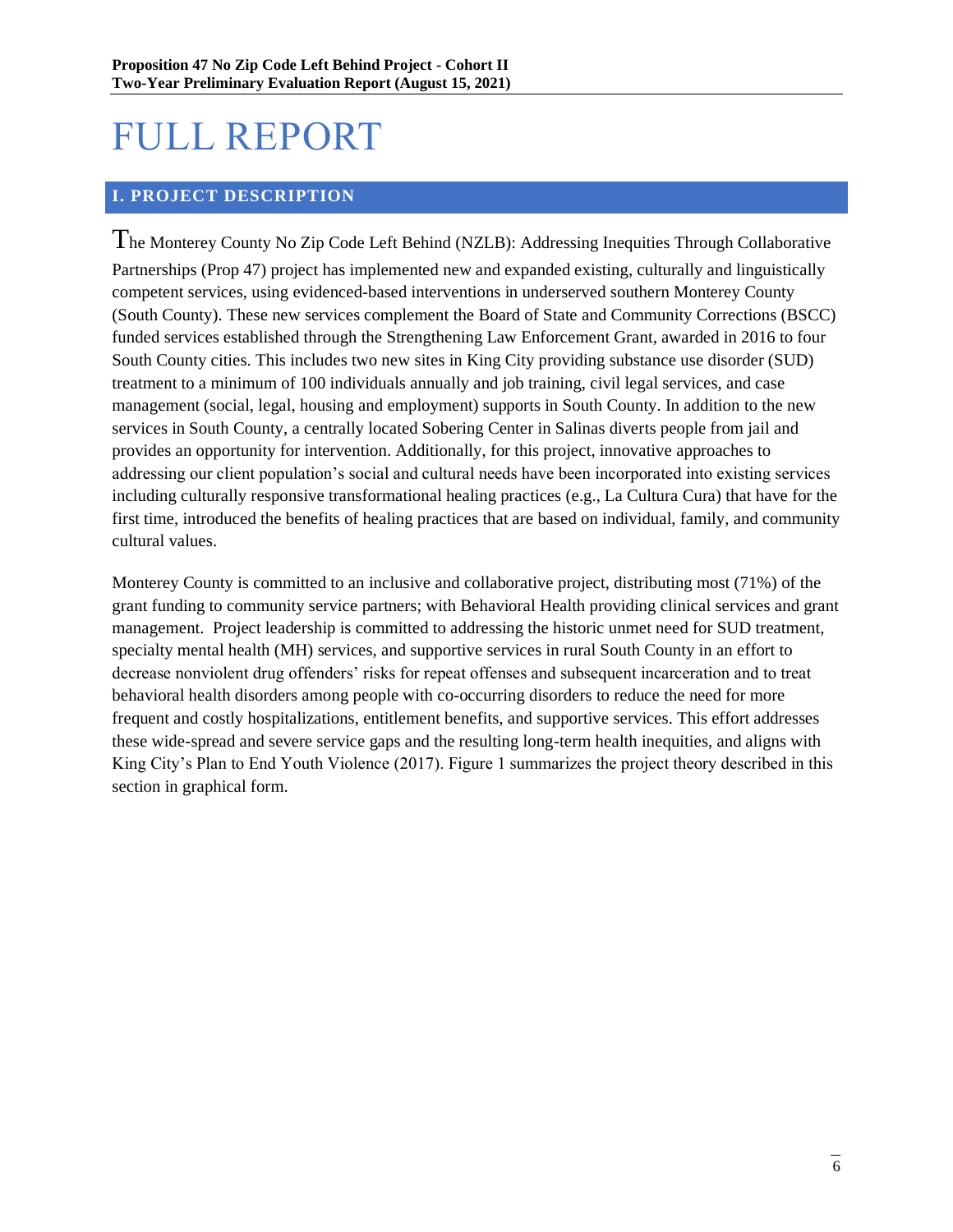#### <span id="page-7-0"></span>**Figure 1: No Zip Code Left Behind - Project theory**

#### **Strategies**

- -Implement outreach programs to reach eligible population
- -Implement SUD residential services
- -Implement SUD outpatient services
- -Implement diversion programs Sobering Center -Implement new re-entry vocational and employment support
- Implement new housing services and supports -Implement case management and therapy for clients in need of Mental Health services.

#### **Assumptions**

-Program will work because focus population is reached.

-Program will work because facilities and personnel are secured for new services.

-Program will work because new clients (previously not served) can access MH and SUD treatment reduce their recidivism.

-Program will work because local law enforcement will embrace diversion program that reduces jail overcrowding and holding of intoxicated individuals.

#### **Problem:**

Recidivism Rate for individuals with Mental Health and Substance Use Disorders in Monterey County is too high.

#### **Influential Factors:**

Recidivism Risk Factors Substance Use disorders (SUD) Criminal history Clinical history

Recidivism Protective Factors Successful SUD MH treatment Outpatient support programs Diversion programs

#### **Community Needs/Assets:**

- Limited SUD treatment available in South **County** 

- No Jail diversion programs
- Limited MH treatment available in South county
- High need area for MH professionals
- High poverty area
- Reliance on Agricultural Employment

- Language spoken at home is mostly Spanish or (Central-American) indigenous languages

- Large proportion of undocumented immigrants

- Very low inventory for rental housing in South County

#### **Desired Results:**

Reduced inequities by increased access to SUD and MH treatment for focus population

Focus population benefits from diversion and assistance programs to address barriers to secure permanent housing and employment.



Reduction in severity and frequency of crimes for focus population.

Reduction in recidivism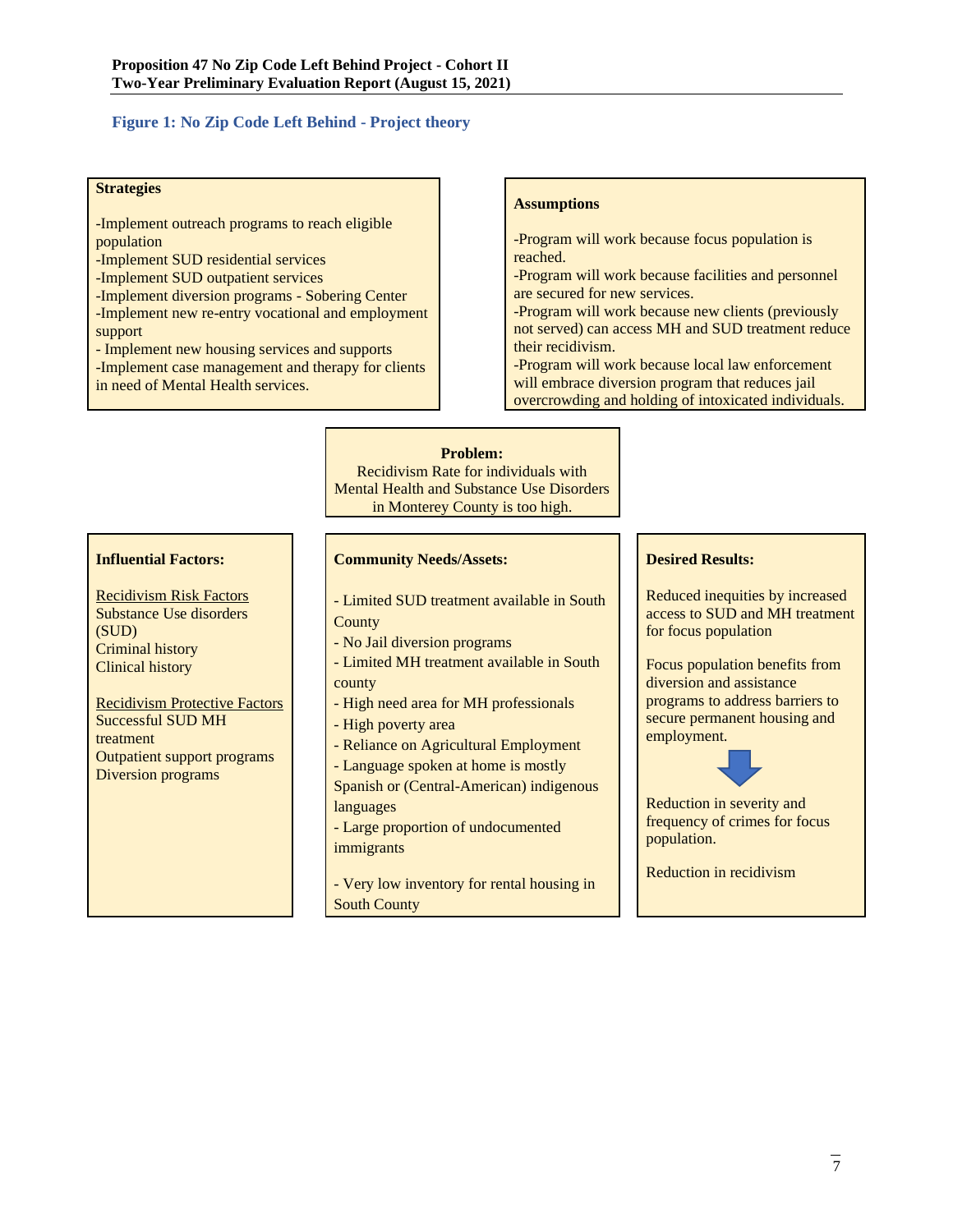## <span id="page-8-0"></span>**2. PROJECT GOALS, OBJECTIVES AND LOGIC MODEL**

As described in the program theory (Figure 1), the desired results involve reducing recidivism in the county by linking the focus population to a wide range of services including diversion programs, SUD and MH treatment, legal assistance, and employment and housing supports. These desired results are operationalized into Goals in Table 1. As the table presents, the goals for NZLB are:

1) Reduce recidivism by linking the reclassified and focus population to services and supports,

2) Divert individuals with behavioral health needs from the criminal justice system, and

3) Reduce regional inequity by assuring access to substance use treatment.

Each of these goals has a set of process measures that indicate whether the project activities are being implemented as designed to achieve the project goals, and a set of outcome measures that operationalize what the project aims to specifically accomplish by the end of implementation. This report focuses on the process measures devised by NZLB to assess the extent to which the project is being implemented as proposed.

<span id="page-8-1"></span>

| Table 1: No Zip Code Left Behind Goals and outcome measures |
|-------------------------------------------------------------|
|-------------------------------------------------------------|

| <b>Process Measures</b>                                                                                                                                                           | <b>Outcome Measures</b>                                                                                                                                                                         |
|-----------------------------------------------------------------------------------------------------------------------------------------------------------------------------------|-------------------------------------------------------------------------------------------------------------------------------------------------------------------------------------------------|
| supports.                                                                                                                                                                         | Goal 1: Reduce Recidivism by linking the reclassified and focus population to services and                                                                                                      |
| Provide a full array of services to<br>help the reclassified and focus<br>population rebuild their lives and<br>engage in needed treatment and<br>recovery services and supports. | Reduce the 2-year recidivism rate from current baseline<br>of 38% to 28% in the reclassified and focus population.<br>Reclassify 100 individuals per year<br>Place $25+$ individuals in housing |
|                                                                                                                                                                                   | Goal 2: Divert individuals with behavioral health needs from the criminal justice system.                                                                                                       |
| Develop a jail liaison program<br>Operate sobering center                                                                                                                         | Educate 200 incarcerated individuals about services<br>available.<br>Divert 100+ individuals from jail by operating a<br>Sobering Center.                                                       |
|                                                                                                                                                                                   | Goal 3: Reduce regional inequity by assuring access to substance use treatment                                                                                                                  |
| Provide residential services to at<br>$\bullet$<br>least 40 individuals/year<br>Provide outpatient treatment and<br>$\bullet$<br>recovery services to 75<br>individuals per year. | 60% of individuals will complete treatment having met<br>their goals.<br>75% of individuals served will be Latino/Hispanic and<br>$\bullet$<br>reside in South County.                          |

To achieve the proposed goals NZLB is utilizing Cohort 2 funds to implement a set of activities that are expected to produce the desired project outcomes. Figure 2 presents the logic model guiding the NZLB project. The figure details the inputs or resources that are being used to implement activities which will produce results (outputs) that are expected to have a positive impact on participants' well-being and lower recidivism rates.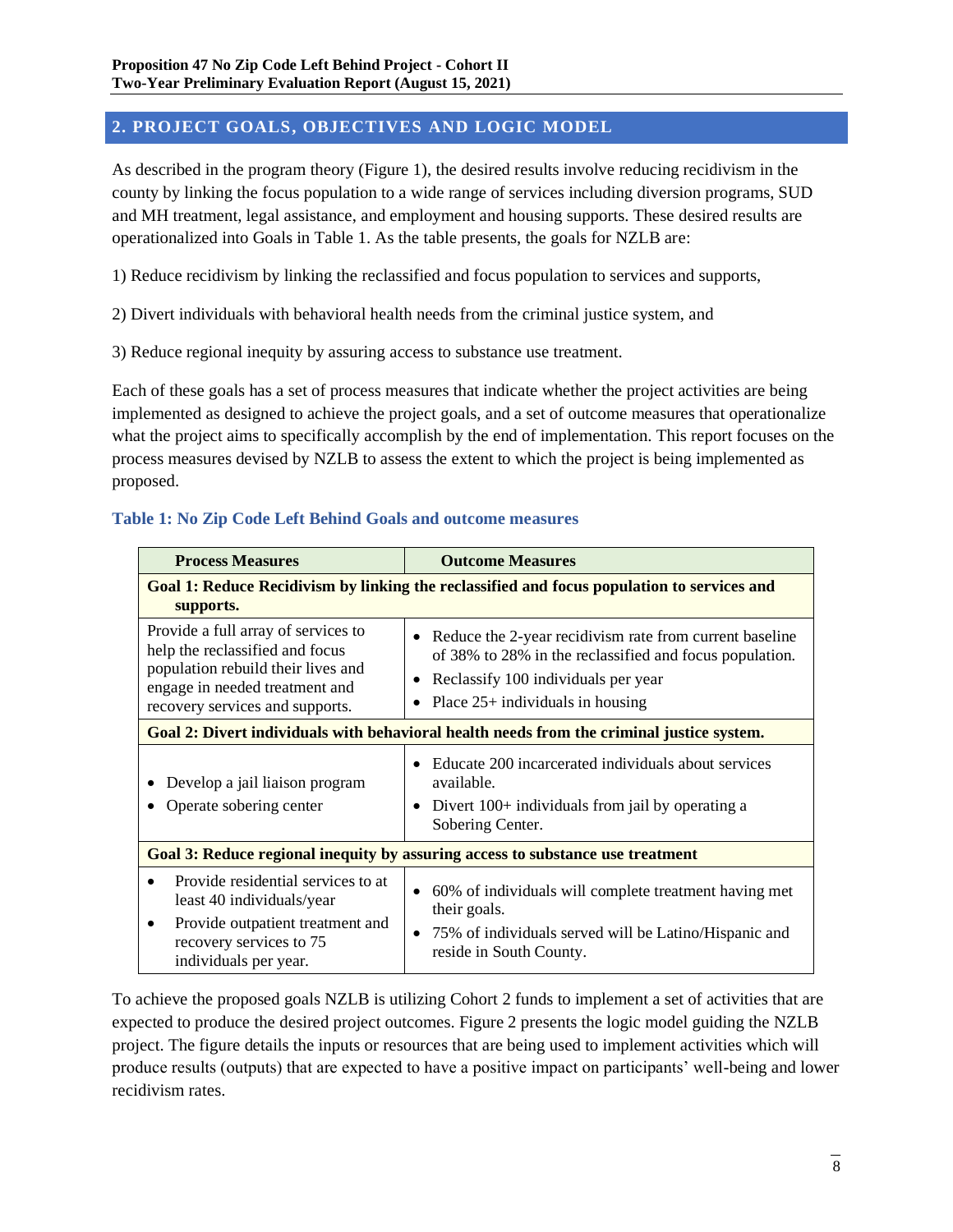#### <span id="page-9-1"></span>**Figure 2: NZLB - Logic Model**

| <b>Inputs</b>                                                                                                                                                                                                                                                                                                                 | <b>Activities</b>                                                                                                                                                                                                                                                                                                                                                                                          | <b>Outputs</b> (per year)                                                                                                                                                                                                                                                                                                                                                                        | <b>Outcomes</b>                                                                                                                                                                                                                                                                   |
|-------------------------------------------------------------------------------------------------------------------------------------------------------------------------------------------------------------------------------------------------------------------------------------------------------------------------------|------------------------------------------------------------------------------------------------------------------------------------------------------------------------------------------------------------------------------------------------------------------------------------------------------------------------------------------------------------------------------------------------------------|--------------------------------------------------------------------------------------------------------------------------------------------------------------------------------------------------------------------------------------------------------------------------------------------------------------------------------------------------------------------------------------------------|-----------------------------------------------------------------------------------------------------------------------------------------------------------------------------------------------------------------------------------------------------------------------------------|
| $\bullet$ Funds for<br>outreach and<br>coordination<br>strategies<br>Resources for<br>$\bullet$<br>legal assistance<br>Funds for MH<br>$\bullet$<br>and SUD and<br>treatment<br>facilities $\&$<br>services<br>Funds for a<br>$\bullet$<br>sobering center<br>Funds for<br>$\bullet$<br>housing and<br>employment<br>services | Implement outreach and<br>coordination efforts<br>Provide post-conviction<br>$\bullet$<br>relief legal assistance<br>Implement SUD residential<br>$\bullet$<br>services<br>Implement new SUD out-<br>$\bullet$<br>patient services<br>Implement (diversion)<br>$\bullet$<br>Sobering Center<br>Provide re-entry vocational<br>$\bullet$<br>and employment support<br>• Provide housing support<br>services | 100 clients are reclassified<br>$25+$ clients are placed in housing<br>30 clients gain stable employment<br>200 individuals learn about services<br>available<br>100+ individuals diverted from jail<br>by operating a Sobering Center<br>40+ clients provided residential<br>SUD services<br>15+clients are provided Sober<br>Living Services<br>75 clients receive outpatient SUD<br>treatment | 60% of individuals<br>will complete<br>treatment having<br>met their goals.<br>75% of individuals<br>served will be<br>Latino/Hispanic and<br>reside in So. County<br>(Outpatient and<br>Residential SUD).<br>2-year recidivism<br>rate (for served<br>population) is<br>reduced. |

To implement the proposed activities, Monterey County Behavioral Health developed partnerships with local providers. Some of the providers continued from the first funding Cohort; these include MILPA, the Public Defender's Office, and Sun Street Centers (SSC). Agencies that are new to the project include the Housing Resource Center (HRC) and Goodwill of the Central Coast which provide the housing and employment support services respectively. Table 2 describes the partner agencies, services they provide as part of the grant, eligibility criteria for clients and service completion indicators.

#### <span id="page-9-0"></span>**Table 2: NZLB, providers, services, eligibility criteria, and program completion indicators**

| <b>Providers</b>                           | <b>Services</b>                                                                                                                                  | <b>Eligibility Criteria</b>                                                                                          | <b>Program Completion Indicator</b>                                                                             |
|--------------------------------------------|--------------------------------------------------------------------------------------------------------------------------------------------------|----------------------------------------------------------------------------------------------------------------------|-----------------------------------------------------------------------------------------------------------------|
| <b>MILPA</b>                               | Recruit individuals eligible<br>for Prop47 reclassification<br>to misdemeanors.<br>Identify individuals eligible<br>for petitions for dismissal. | Individuals with felony charges<br>eligible for re-classification under<br>Prop 47 or petition for dismissal         | Participant has successful<br>reclassification/dismissal outcome<br>in court                                    |
|                                            | Implement "La Cultura"<br>Cura" prevention<br>interventions                                                                                      | Adult individuals residing in South<br>County                                                                        | Participants attend intervention<br>sessions                                                                    |
| Public                                     | Process Prop47                                                                                                                                   | Individuals with felony charges                                                                                      | Participant has successful                                                                                      |
| Defenders                                  | reclassifications & petitions                                                                                                                    | eligible for re-classification under                                                                                 | reclassification/dismissal outcome                                                                              |
| Office                                     | for dismissal                                                                                                                                    | Prop47 or petition for dismissal                                                                                     | in court                                                                                                        |
| Monterey<br>County<br>Behavioral<br>Health | Integrated mental health<br>and SUD assessment,<br>referral, case management,<br>and mental health<br>treatment.                                 | Individuals residing in South County<br>with a diagnosed SUD or MH need<br>and past contact with law<br>enforcement. | Participant completes services as<br>outlined in service plan.                                                  |
|                                            | Jail In-reach program                                                                                                                            | Incarcerated individuals that are<br>about to be released                                                            | Participant is linked to services<br>provided by project as needed.                                             |
| Sun Street<br><b>Centers</b>               | <b>Operate Sobering Center</b><br>that serves individuals<br>arrested w/DUI or Public<br>Intoxication                                            | Individuals arrested by local police<br>with $647(f)$ or $23152(a/b)$                                                | Participant leaves center in state of<br>sobriety and receives information on<br>available DUI and SUD services |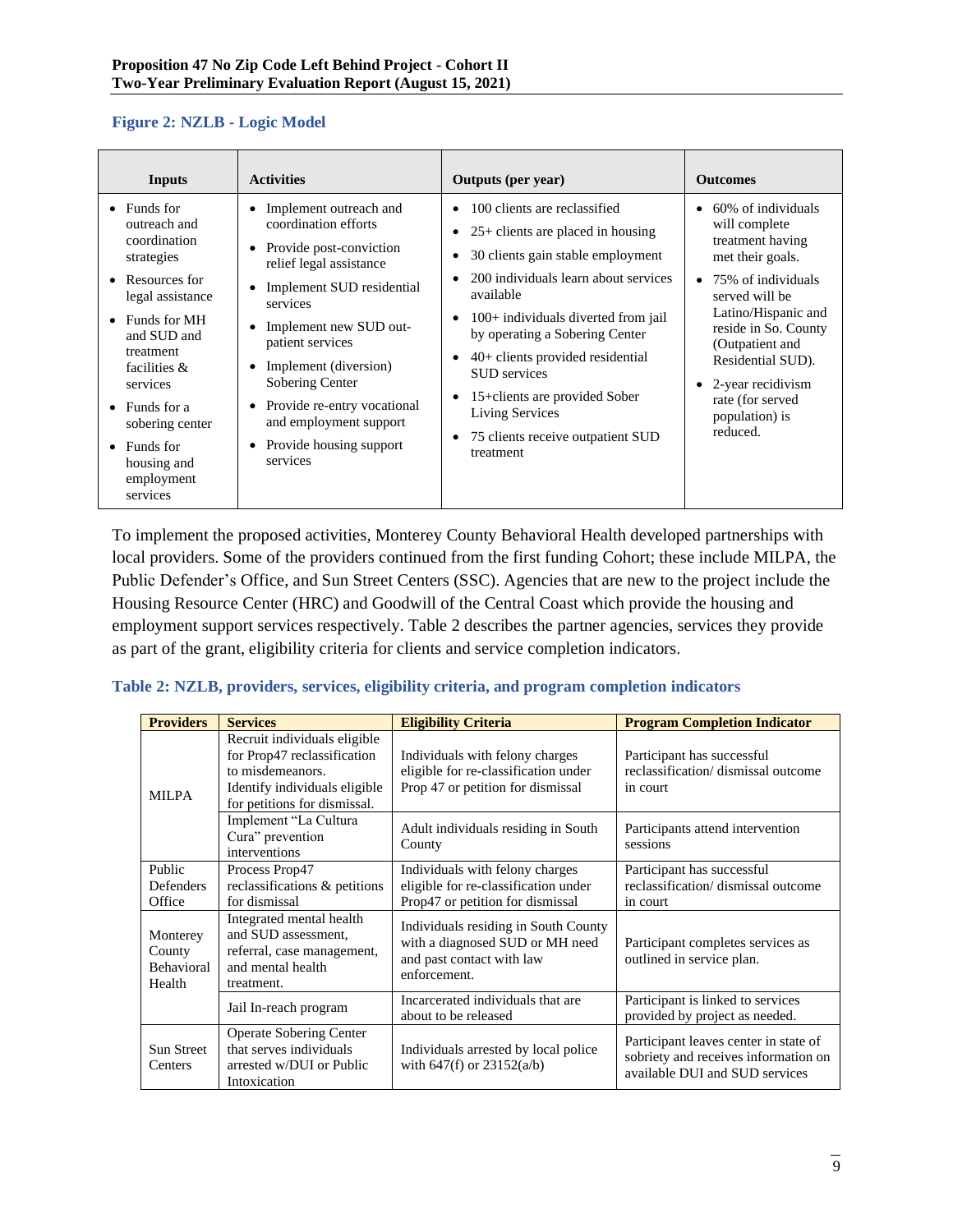|                               | Substance Use Disorder<br>treatment, outpatient and<br>residential                              | Individuals residing (or history of)<br>in South County with a diagnosed<br>SUD or MH need and past contact<br>with law enforcement.                                                                                                                                           | Participant completes services as<br>outlined in service plan.                                                 |
|-------------------------------|-------------------------------------------------------------------------------------------------|--------------------------------------------------------------------------------------------------------------------------------------------------------------------------------------------------------------------------------------------------------------------------------|----------------------------------------------------------------------------------------------------------------|
|                               | Sober Living Environment                                                                        | Individuals residing in South County<br>with a diagnosed SUD or MH need<br>and past contact with law<br>enforcement. Either a graduate<br>from SUD treatment programs or<br>currently in a SUD treatment<br>program.                                                           | Individual successfully transitions to<br>permanent housing. Services can be<br>provided for up to six months. |
| Goodwill<br>Central<br>Coast  | <b>Employment Services</b>                                                                      | Individuals residing in South County<br>with a diagnosed SUD or MH need<br>and past contact with law<br>enforcement.                                                                                                                                                           | Individual obtains and maintains<br>employment for 90 days                                                     |
| Housing<br>Resource<br>Center | Rental assistance, rapid<br>rehousing, and supportive<br>case management to<br>maintain housing | Individuals residing in South County<br>with a diagnosed SUD or MH need<br>and past contact with law<br>enforcement. Must be currently<br>open to Monterey County<br>Behavioral Health for case<br>management or a recent graduate<br>from Sun Street Centers SUD<br>programs. | When case goals are met. Services<br>can be provided for up to 12<br>months.                                   |

# <span id="page-10-0"></span>**3. EVALUATION METHODS AND DESIGN**

## <span id="page-10-1"></span>**PROCESS EVALUATION**

The process evaluation discussed in this report looks at the extent to which all project activities are being implemented and whether the proposed outputs are being achieved as planned. Additionally, the process evaluation provides an assessment of the data collection mechanisms put in place to facilitate the outcome evaluation.

## <span id="page-10-2"></span>PROCESS MEASURES AND METHODOLOGY

The process evaluation describes how the project's activities were implemented and the level to which the outputs are being achieved. For this task, the evaluation used quantitative and qualitative data collected on an ongoing basis from each provider, with the measures for the process evaluation following directly from the activities and outputs described in the logic model. In addition to these measures, the evaluation collected demographic information that allowed a description of the population being served in terms of gender, age, ethnic background, employment, and housing situation among others. To track these measures the evaluation relied on quantitative and qualitative data as described below:

QUANTITATIVE DATA: All providers involved in the collaborative that composes the Monterey County Prop 47 project are current contractors with the MCBH (many of whom are already providing services since Cohort I of the project). As a result, privacy and data sharing agreements have already been established in each provider's contract with the majority already having received training in recording and reporting client data.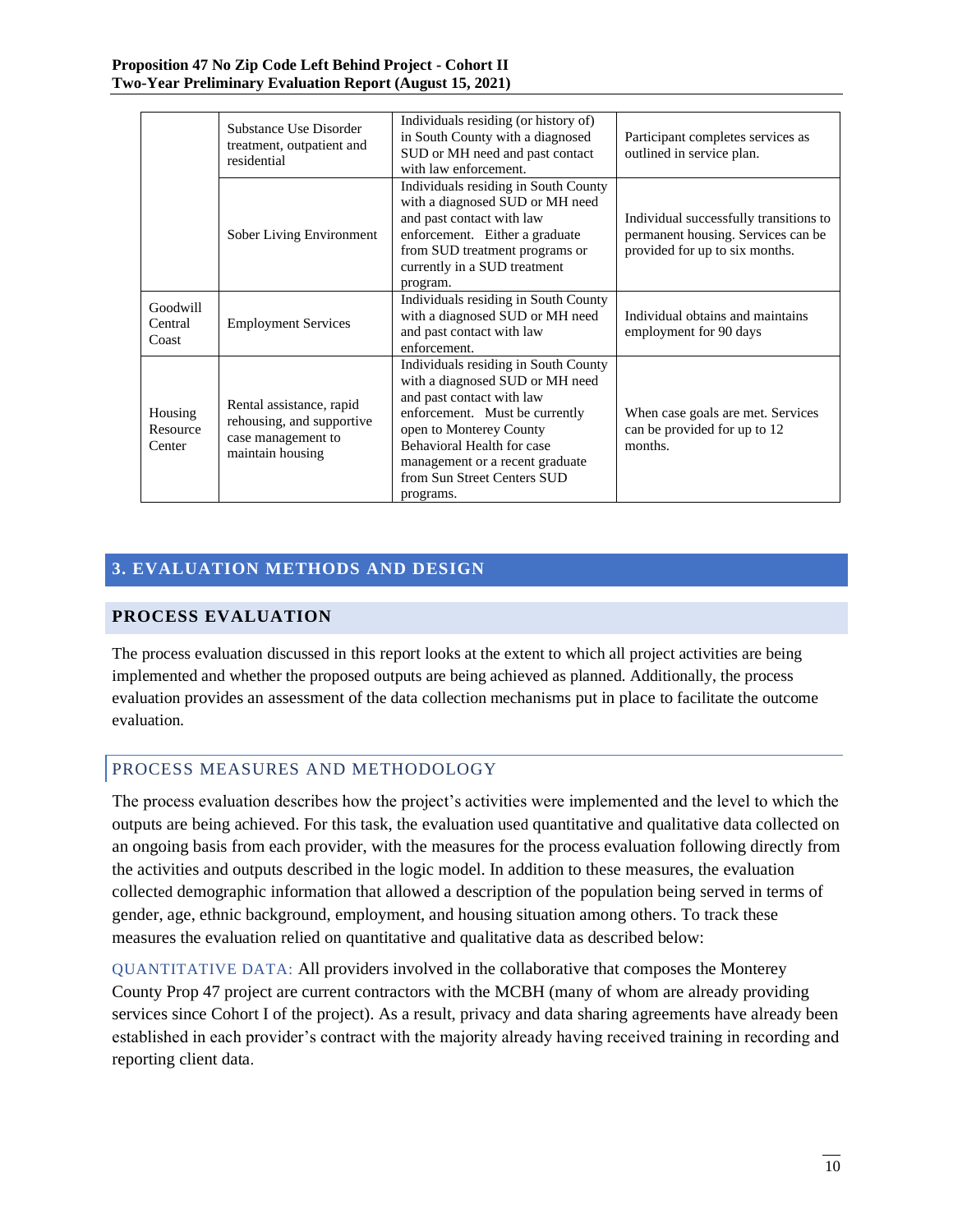As a part of the Cohort I project implementation process, MCBH created customized modules in AVATAR (the Electronic Medical Record system managed by Monterey County Health Department [MCHD]) to collect information on all individuals served by each of the contractors. AVATAR, however, proved to be an inefficient method of tracking clients for Cohort 2 because this application was originally created as a billing system, and was not flexible enough to allow for changes that accommodated the additional client data fields required by BSCC in Cohort 2. To address this challenge, MCBH designed its own data reporting system for the NZLB project.

This new reporting system consists of a client intake and referral database that stores client information entered by providers and generates a unique numeric identifier (KA number) for each client the first time they are entered into the system. From this point, they can be referred to any service (provider). In addition to the intake and referral database capabilities, this new reporting system allows entries for client services where each provider reports on each of their client's status and the services they received on a quarterly basis. The forms providers complete for each client include all the fields required by BSCC 's Smartsheet in its quarterly reporting system. In addition to the client intake and service reporting databases, MCBH also keeps a database of jail bookings in the Monterey County Jail going back to January 1998. This information is matched with the intake and referral database to track recidivism outcomes every year as required by the grant.

QUALITATIVE DATA: In addition to the administrative data used for quantitative analysis, the evaluation will collect qualitative data in two forms: (1) Interviews with representatives from each of the providers to assess fidelity in the implementation of their programs as established in their contractual agreements as well as implementation barriers and successes and; (2) client interviews with participants in selected programs to gain client perspectives on the quality of services provided.

## <span id="page-11-0"></span>OUTCOME EVALUATION

The outcome evaluation (final report due on May  $15<sup>th</sup> 2023$ ) will explore the extent to which the project had an impact on recidivism. The evaluation also assesses the impact of project services on other contributing factors to recidivism, such as clients' success in reducing or abstaining from alcohol and the extent to which participants from underserved areas were reached. The outcome measures follow directly from the logic model presented in Figure 2. The main outcome measure is client's recidivism. To measure programs' impact on recidivism, the evaluation will assess if participants are arrested for a (new) crime within a two-year period after their initial intake into any of the Prop 47 grant funded programs.

## <span id="page-11-1"></span>RECIDIVISM OUTCOMES DATA

The measure of recidivism used in the evaluation will be based on participant's bookings in Monterey County. The evaluation will use data provided by the Monterey County Jail to assess new arrests. The jail bookings data will be supplemented with information on the offense type (violations, property, drug, person, traffic, etc.), offense severity (felony vs. misdemeanor), length of stay, and court case number associated with the booking. Recidivism rates will be measured using County Jail booking data from the Monterey County Sheriff's Office provided to MCBH quarterly. The jail bookings data will be matched to program participants by name and date of birth. MCBH already has historical jail booking data dating back to January 1998. Once a participant enters the program, their name and date of birth will be run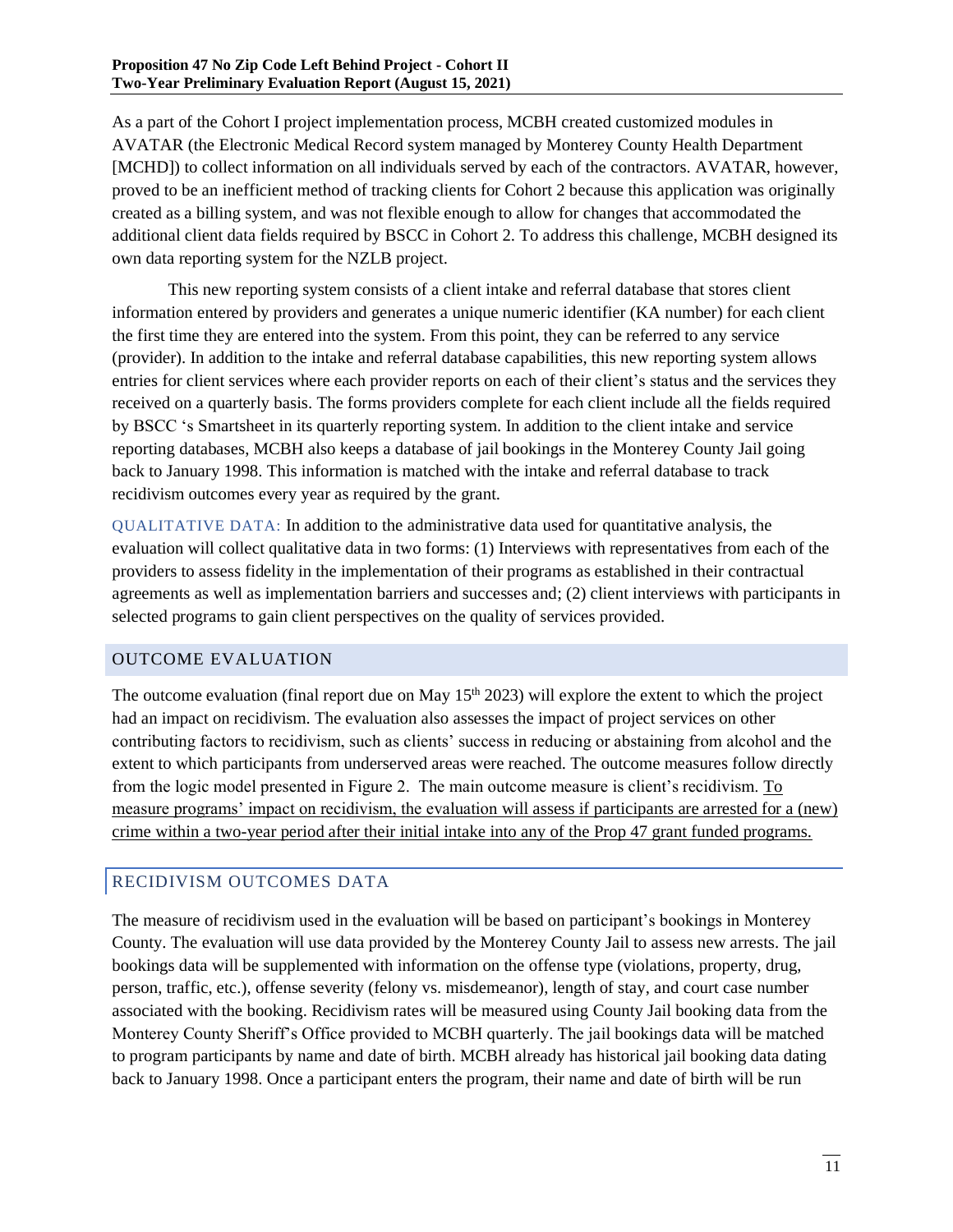against the jail bookings database to record all jail bookings and charges since 1998 until the date of the final report.

## <span id="page-12-0"></span>RESEARCH DESIGN TO EVALUATE THE EFFECTIVENESS OF THE PROJECT

To assess the programs' impact on recidivism, the evaluation will conduct two types of analysis:

PRE-POST EFFECT ANALYSIS: To assess the project's impact on recidivism, the evaluation will compare participant's jail bookings/convictions over a period of three years before access to Prop 47 project services to participant's jail bookings/convictions two years immediately following their initial enrollment in the project. The evaluation will also compare the types of bookings and convictions in the pre- and post-project admission periods to determine aggregate effects on project clients.

PROGRAM VS. COMPARISON GROUP EFFECTS ANALYSIS: Client participation is voluntary in all of the Prop 47 project-related programs. For this reason, an experimental design that could assess the causal impacts of program participation will not be feasible for this evaluation. However, the evaluation will still attempt to approximate program impacts by comparing the recidivism of clients served by the Prop 47 project related programs to the recidivism of clients with "similar" gender, age, and past jail booking history who did not receive such services. This comparison group will be obtained from the jail bookings data described in the last section using a nearest neighbor matching procedure that matches each program participant with other individuals of the same gender, age, number of past jail bookings, and date of last jail booking.

## <span id="page-12-1"></span>DATA SHARING/COLLECTION AGREEMENTS

To ensure consistent data reporting, data collection/sharing agreements have been included in each of the project's service provider's contracts. Providers enter client information directly into the NZLB databases. To ensure anonymity and confidentiality of medical records, data matches have been performed by MCBH personnel and then submitted to the ICCS evaluation team for analysis.

Beyond contractual agreements with agency providers, the most important agreement for the evaluation is the additional data sharing agreement with the Monterey County Sheriff's Office to share periodic (quarterly) reports on jail bookings. We are pleased to report that the MCBH reached an agreement with the Sheriff's Office in the spring of 2021.The agreement ensures the sharing of jail data for the duration of this project.

## <span id="page-12-2"></span>PARTICIPANTS WITH MULTIPLE INTERVENTIONS

One of the project's main objectives is for clients to be able to receive all the services they need regardless of their entry point into the project. In some cases, clients will receive only one service while others may receive multiple services. For example, a client entering the project through the Public Defender's Office may also obtain SUD treatment, employment services, and/or housing assistance. It is impossible to forecast at this point which combination of programs and services clients will need due to their individual circumstances, which they will seek out and receive, and which they will make progress on and/or complete. Regardless, it is important to assess if different services and combinations of services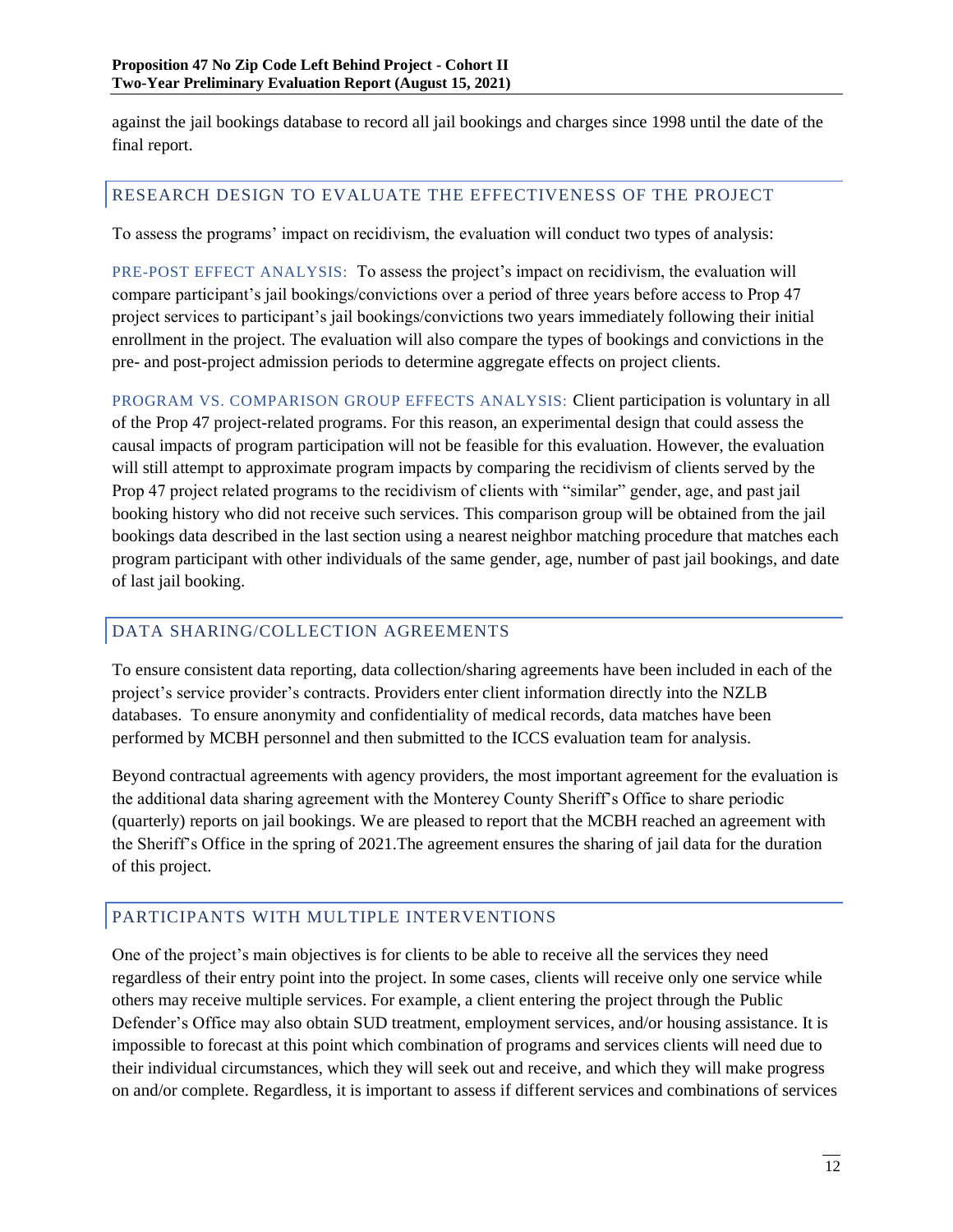had different impacts on recidivism outcomes. For this purpose, the evaluation will use multivariate models to predict probabilities of recidivism as a function of different services and combinations of services.

## <span id="page-13-0"></span>**4. PROJECT PERFORMANCE**

## <span id="page-13-1"></span>FUNDING FOR COHORTS 1 AND 2

As explained in the first section, the No Zip Code Left Behind Project received funding from BSCC's first Cohort of Prop 47 grants and has been in operation since December 2017. The project received a nocost extension of one year and will close its funding cycle under Cohort 1 in September of 2021. The project, however, also received BSCC's Prop 47 Cohort 2 funding and began using this second round of funding in January of 2020. As agencies expended all of their Cohort 1 budgeted amounts, they began receiving Cohort 2 funds. Table 3 shows the approximate dates by which agencies switched form Cohort 1 to Cohort 2 funding. As the table presents, the Public Defender's office, MILPA, and the Employment Services agency have yet to begin using Cohort 2 funds, while the remaining agencies are already using Cohort 2 funds.

For reporting purposes, and under BSCC guidance, this evaluation report only considers clients served with Cohort 2 funds. Thus, clients that were served by the Public Defender's office, MILPA and the employment services agency are not included in the client counts presented this report.

| <b>Provider Services</b>            | Still receiving<br>Cohort 1 funding | Quarter it started<br>Cohort 2 | Client contacts<br>under Cohort 2 |
|-------------------------------------|-------------------------------------|--------------------------------|-----------------------------------|
| MILPA Prop 47 Outreach              | Yes                                 |                                |                                   |
| <b>Employment Services</b>          | Yes                                 |                                |                                   |
| Public Defender                     | <b>Yes</b>                          | -                              |                                   |
| <b>SSC Sobering Center</b>          |                                     | Jul 2020                       | 293                               |
| <b>SSC Outpatient SUD Groups</b>    |                                     | Oct 2020                       | 49                                |
| <b>SSC Residential SUD services</b> |                                     | Jan 2021                       | 24                                |
| <b>Housing Resource Center</b>      |                                     | Oct 2020                       | 12                                |
| <b>Behavioral Health</b>            |                                     | Oct 2020                       | 73                                |
| Total client contacts               |                                     |                                | 451                               |
| Unique client count                 |                                     |                                | 408                               |

### <span id="page-13-4"></span>**Table 3: Clients served under Cohort 2 funding by agency**

# <span id="page-13-2"></span>PROJECT IMPLEMENTATION OF COHORT 2

<span id="page-13-3"></span>**MOTIVATING INDIVIDUAL LEADERSHIP FOR PUBLIC ADVANCEMENT (MILPA)**- Is an outstanding local resource lead by formally incarcerated individuals who provide outreach into the community using healing-informed, relationship-centered approaches. MILPA's extensive outreach efforts seek to identify individuals who qualify for post-conviction relief benefits and then link them to the Monterey County Public Defender's Office to file the petitions with the courts. They also provide La Cultura Cura groups which use a trauma-informed treatment approach for transformational healing and health promotion, to address trauma in a culturally-informed manner that promotes healing.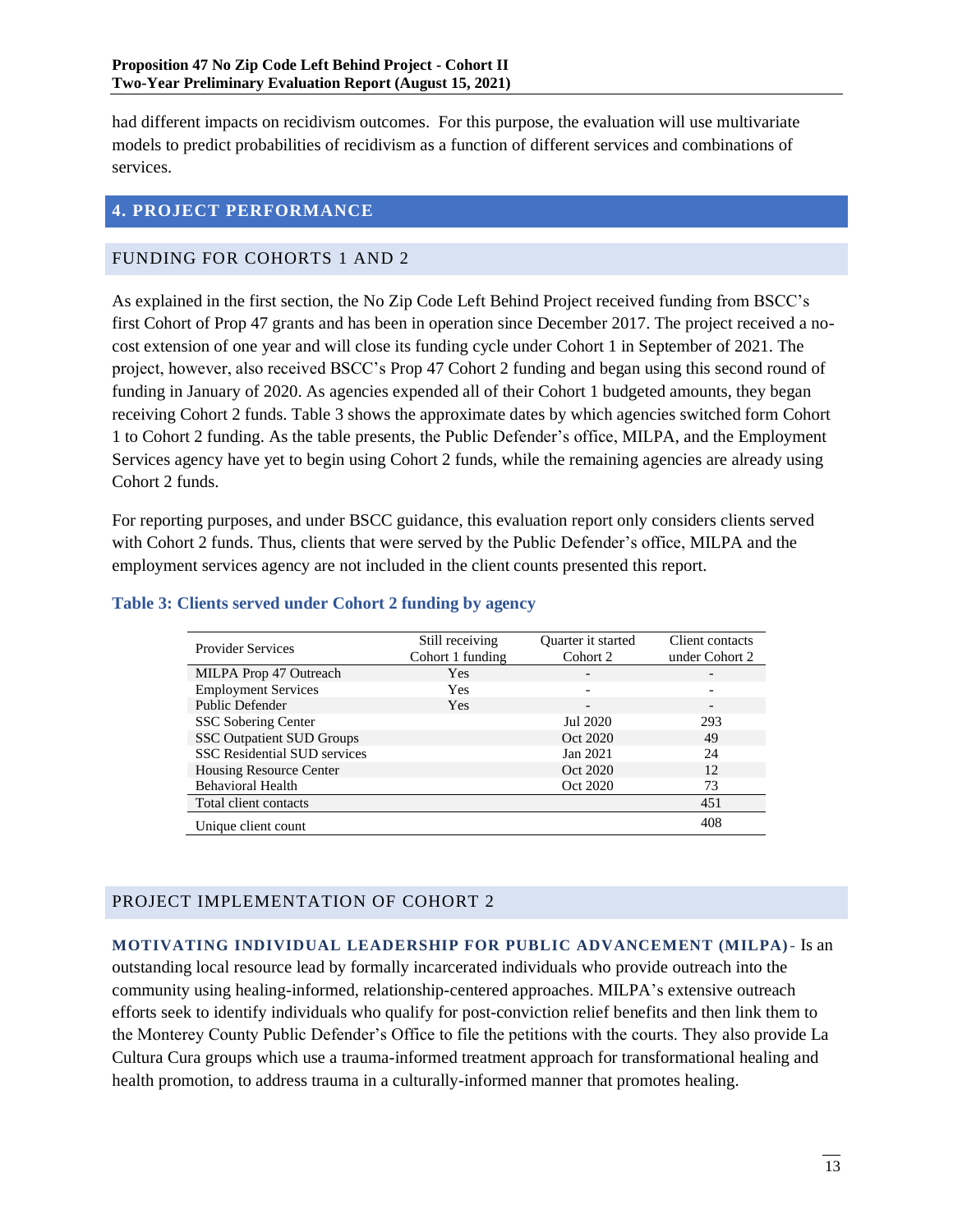As noted in Table 3, MILPA is still receiving Cohort 1 funding and will begin receiving Cohort 2 funding in September of 2021. MILPA's outreach and prevention efforts were severely affected by the COVID pandemic. Traditionally MILPA used creative ways to engage with clients by organizing community events or attending local festivals, schools, churches, etc. When all of these activities were disrupted by health restrictions caused the COVID 19 pandemic, MILPA adapted its outreach and prevention services to an online environment. Since April 2020, MILPA has experimented with different social media marketing options for their outreach efforts. They found success with short informational videos on Facebook that have led to 130 leads for new clients since April 2020 and 33 referrals to the Public Defender's office, (of which 22 were filed).



On the prevention front, as County schools closed during the COVID pandemic, MILPA was not able to implement their "Joven Noble" prevention intervention for youth groups. As a result, MILPA began implementing weekly "Amends Talking Circles" for their clients (see figure 3). These circles (inspired by La Cultura Cura interventions family) are open to all adult males in the County and provide a space for education and healing. As the County resumes its normal activities again after the pandemic, MILPA will continue its online outreach and prevention activities but will also set up their information office at the King City SUD treatment center and resume in-person outreach at local events.

 **EMPLOYMENT SERVICES** are an integral part of the NZLB project. During Cohort 1, these services were provided by **Turning Point of Central California's** Adult Employment Program. With funding from this grant, they expanded their employment services to South County, focusing on integrated, comprehensive services to increase employment, retention, earnings, and occupational skills. This was provided through basic needs assessments, pre-employment skills training, individual and group counseling, supportive services, intensive case management, and follow-up services.

However, the disruption caused by the COVID 19 pandemic limited Turning Point's ability to provide services. Employers were not hiring and clients stopped reaching out to the agency as they sheltered in place. As the economy reopens, Turning Point has resumed its employment services in South County. Several employers have reached out to Turning point for clients, but most of them are for restaurants and other entry-level jobs.

#### **Figure 4: Goodwill Central Coast Logo**



For Cohort 2, NZLB will discontinue its partnership with Turning Point and has signed an agreement with **Goodwill of the Central Coast** to provide its employment services beginning in September 2021. Goodwill will provide the same services as Turning Point, and increase its outreach activities with an

#### **Figure 3: MILPA-Flyer for Amends Talking Circles**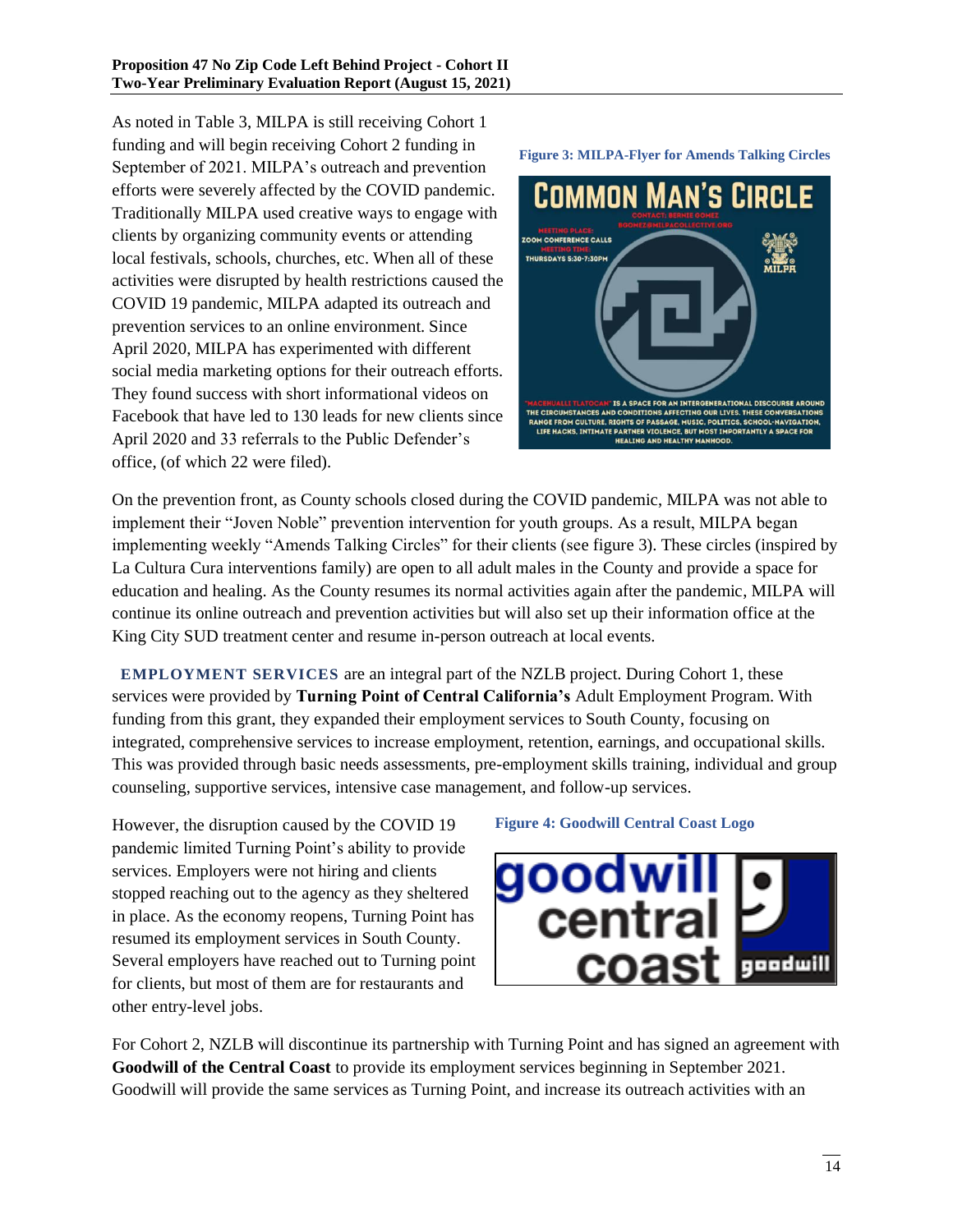outreach coordinator who will be responsible for educating the community about the grant programs, identifying qualified individuals, and linking them to the appropriate resources. These services are provided throughout the County and will be vital to individuals who are in jail and need linkage to resources prior to and after their release.

<span id="page-15-0"></span>**MONTEREY COUNTY PUBLIC DEFENDER'S OFFICE**: With Prop 47 grant funds, the Public Defender's Office maintains 1.5 FTE attorneys dedicated to providing post-conviction relief services. These services include researching cases, filing petitions, and going to court on the client's behalf when needed. The attorneys also provide support in court by defending individuals whose current misdemeanor charges were felonies prior to Prop 47. Since July 2020, the Public Defender's office served 231 individuals on 458 cases. About 22 of these individuals were referrals from MILPA, which works closely with the Public Defender's office.

As Table 4 shows, the majority of these cases (73%) corresponded to petitions for dismissals (PC 1203.4) followed by Prop 47 reclassifications (16%) and petitions to seal records (PC 851.91) (10%). The Public Defender's Office filed 386 cases. Off all the filed petitions, 87.5% were granted, 12% are pending a decision and only 2 (.5%) were denied.

| Type of post-conviction relief       | # of cases<br>Received | $#$ of cases<br>Filed | $#$ of cases<br>Denied | # of cases<br>Granted |
|--------------------------------------|------------------------|-----------------------|------------------------|-----------------------|
| Certificate of Rehabilitation        |                        | $\Omega$              |                        | 0                     |
| PC 1203.4 (Petition for Dismissal)   | 332                    | 279                   | $\mathfrak{D}$         | 242                   |
| PC 851.91 (Petition to Seal records) | 46                     | 46                    | $\Omega$               | 42                    |
| PROP 64 (Reclassification)           | 4                      | 4                     | $\Omega$               | 4                     |
| PROPOSITION 47 (Reclassification)    | 75                     | 57                    | $\Omega$               | 48                    |
| Total                                | 458                    | 386                   | ↑                      | 336                   |

#### <span id="page-15-2"></span>**Table 4: Post-conviction relief cases received and filed by Public Defender (Jul 2020-Jun 2021)**

As demonstrated in Table 4, the post-conviction relief program funded by the Cohort 1 grant has been successful during the July 2020-June 2021 period. The addition of a dedicated lawyer for these services and the funding of LiveScans has expedited post-conviction relief services significantly and increased their success rate from Cohort 1. It is important to note that during the COVID 19 restrictions, the courts in Monterey County and the Public Defender's Office were closed to the public for months. This did not hinder the work of the Public Defender's Office in a significant way, but it did reduce their processing speed. As access to technology has been imperative for communication during the pandemic, one of the most difficult aspects of filing cases during COVID 19 restrictions was obtaining and collecting paperwork from clients with no reliable scanning devices and/or internet services. For this reason, the Public Defender's Office is currently planning to locate a secure drop box for documents at the King City SUD Center. The Public Defender's Office will begin receiving Cohort 2 funds in September of 2021.

<span id="page-15-1"></span>**THE SOBERING CENTER** was the first service to begin operating as part of the NZLB project (in December 2017). The Center, managed by Sun Street Centers, is the first of its kind in Monterey County. It was established through this project to provide men and women with a location where they can safely recover from intoxication under the supervision of trained facility staff. Referrals are received from local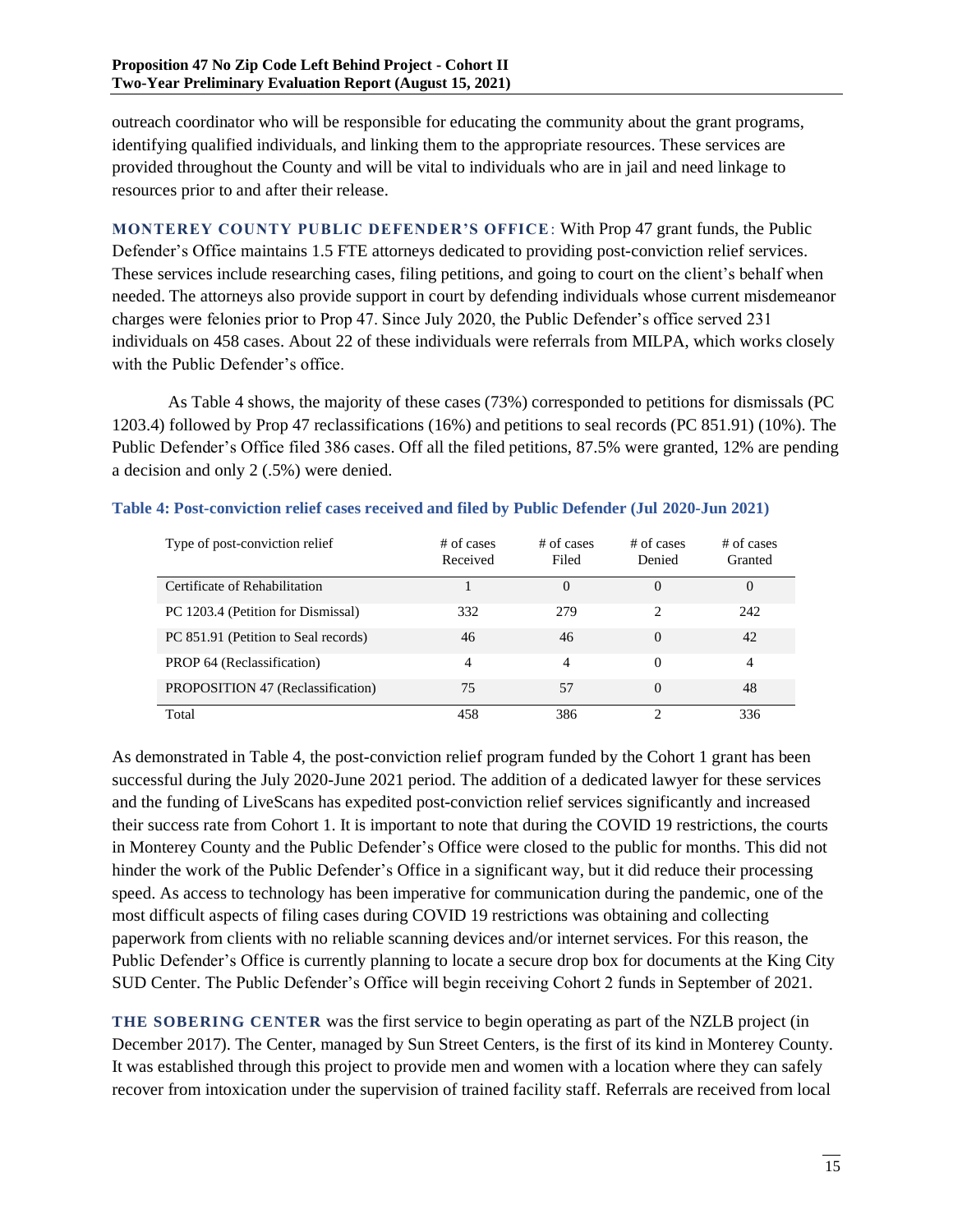law enforcement with no processing taking place in the jail. This type of intervention with adult inebriates shifts the emphasis away from treating public intoxication as a criminal offense and towards a diversion treatment model, improving care and health outcomes for individuals while reducing costs to the local criminal justice system and hospitals. The Sobering Center is located in the city of Salinas, about 2.2 miles away from the Monterey County Jail, and receives clients who have been detained by law enforcement agencies with DUI infractions (PC 32152( $\alpha/b$ )) or Public Intoxication (647(f)) charges.

Since July 2020 (for Cohort 2 funding only), the Sobering Center has served 293 clients; the vast majority (about 86%) of whom were transported to the Center by the California Highway Patrol and the Salinas Police Department. During the COVID 19 pandemic health restrictions, the center adjusted its protocols to comply with social distancing and testing measures, but did not close its doors and continued serving clients. With COVID 19 restrictions being lifted, the Sobering Center has resumed its outreach efforts to increase referrals from police departments in South County, the Peninsula, and, especially, the Sheriff's Office.

<span id="page-16-0"></span>**SUN STREET CENTERS' SUD TREATMENT PROGRAMS** are a cornerstone of the NZLB grant since Cohort 1. In addition to managing the Sobering Center, they provide a range of (SUD) treatment services, prevention, and post-recovery services. A key component to providing these services to South County residents was Sun Street Centers' purchase and renovation of a former motel property in the heart of King City, using funds leveraged from the Cohort 1 grant, a grant from the Central Coast Alliance for Health (CCAH), and other private and public donations. Figure 5 shows the transformation of the old motel building to the new NZLB/Sun Street Center facility.

## <span id="page-16-1"></span>**Figure 5: King City Center before and after renovations**



In Cohort 2, Sun Street Centers continued to provide **Outpatient SUD Services** that utilize evidencebased and trauma-informed interventions. Sun Street Centers also provide **Residential Substance Use Disorder Services** that include detox treatment and individual and group counseling 24 hours/day, in a new 22-bed facility located in King City.

With Prop 47 Cohort 2 funding, Sun Street Centers began offering **Sober Living Environment (SLE)** services to help eligible clients in their treatment after completing residential services. For the first year of Cohort 2, SLE services were provided via a single two-bedroom apartment, but Sun Street Centers is now in the process of securing two additional four-bedroom houses in South County to expand these services.

As Table 3 presented, 49 clients received outpatient services and 24 clients received residential services under Cohort 2 funding. None of the SUD services were interrupted during the COVID 19 pandemic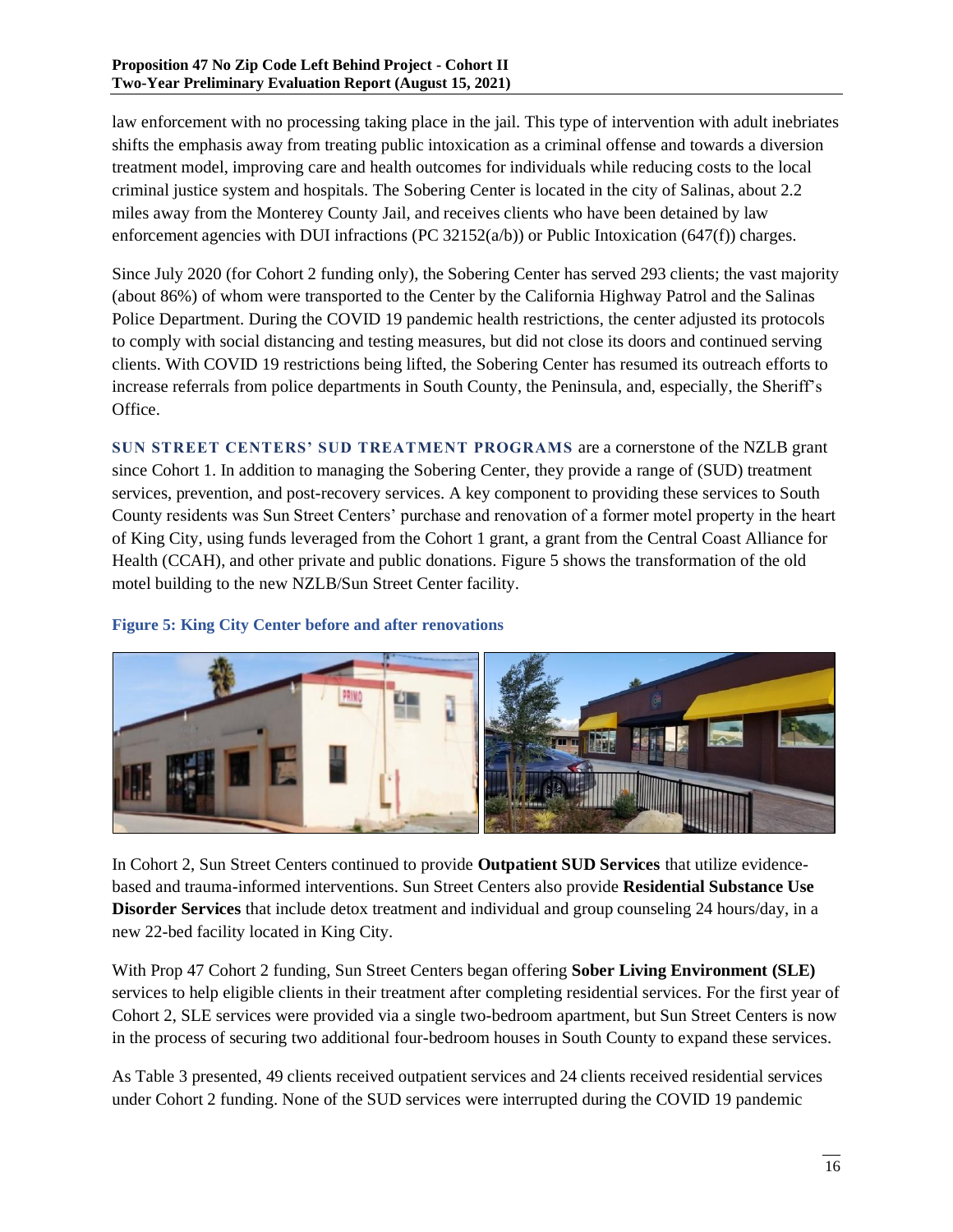restrictions. However, social distancing regulations caused a reduction in available beds for the detox, residential, and SLE services. They also had to discontinue family visitations and implement rapid testing procedures that allowed them to serve patients and avoid outbreaks during the most critical periods of the pandemic. Beyond these changes in their practices, Sun Street Centers' personnel expressed that the stress caused by the pandemic likely affected patient rehabilitation outcomes. It also caused other community agencies providing SUD services (Beacon House and some of the Door to Hope services) to close their doors permanently, which has increased the need for SUD services in the community even more.

A positive aspect of the pandemic restrictions was that it allowed Sun Street Centers to broaden its use of remote treatment using telehealth technologies with their outpatient services. The agency had been using telehealth for a while before the pandemic shelter-in-place restrictions and the pandemic provided an opportunity to expand the use of the services with clients who had reliable internet connections and spaces that provided privacy for their sessions.

During this period, the Center also began to add decorative murals and art exhibitions in its King City facility in collaboration with the Arts Council of Monterey County and South County youth as a way to lift community spirits (see figure 6). In this very short period, the King City Center became a hub, not only for all services provided by the Prop 47 grant, but for information and informal referrals to other social services not provided by the Center. Its importance for the community did not go unnoticed; through the leveraging of grant funds and public and private donations, the agency is in the midst of renovating another building in King City that will serve as a community center.

**Figure 6: US Rep. Jimmy Panetta with Sun Street Center personnel at the King City Center**



<span id="page-17-0"></span>**THE HOUSING RESOURCE CENTER (HRC)** is an independent non-profit housing resource agency that uses evidence-based housing support models recommended by the federal Department of Housing and Urban Development. Since July 2020, HRC has been providing reclassified and post-recovery individuals with rental assistance (for up to one year), rapid rehousing (for up to 12 weeks), and supportive case management to maintain housing. During Cohort 1 funding, it became clear that providing housing was crucial for many clients' long-term recovery. Under Cohort 2, Behavioral Health and Sun Street Centers can now refer clients in recovery who are also experiencing homelessness to HRC, so they can continue their recovery and transition to permanent housing.

As Table 3 indicates, HRC is currently providing housing assistance to 12 clients in South County. The COVID-19 pandemic has exacerbated an already existing housing shortage in Monterey County; thus, securing housing for individuals in recovery has become even more challenging. This grant has allowed HRC to increase its presence in South County with office space in the Sun Street Center's King City facility, strengthening local connections in the region and positioning the agency to better serve homeless clients during their recovery.

<span id="page-17-1"></span>**MONTEREY COUNTY BEHAVIORAL HEALTH (MCBH)** provides clinical services and grant management. Under Cohort 2 funding, MCBH continues to provide services to eligible clients utilizing established programs, under which individuals are provided with an integrated mental health and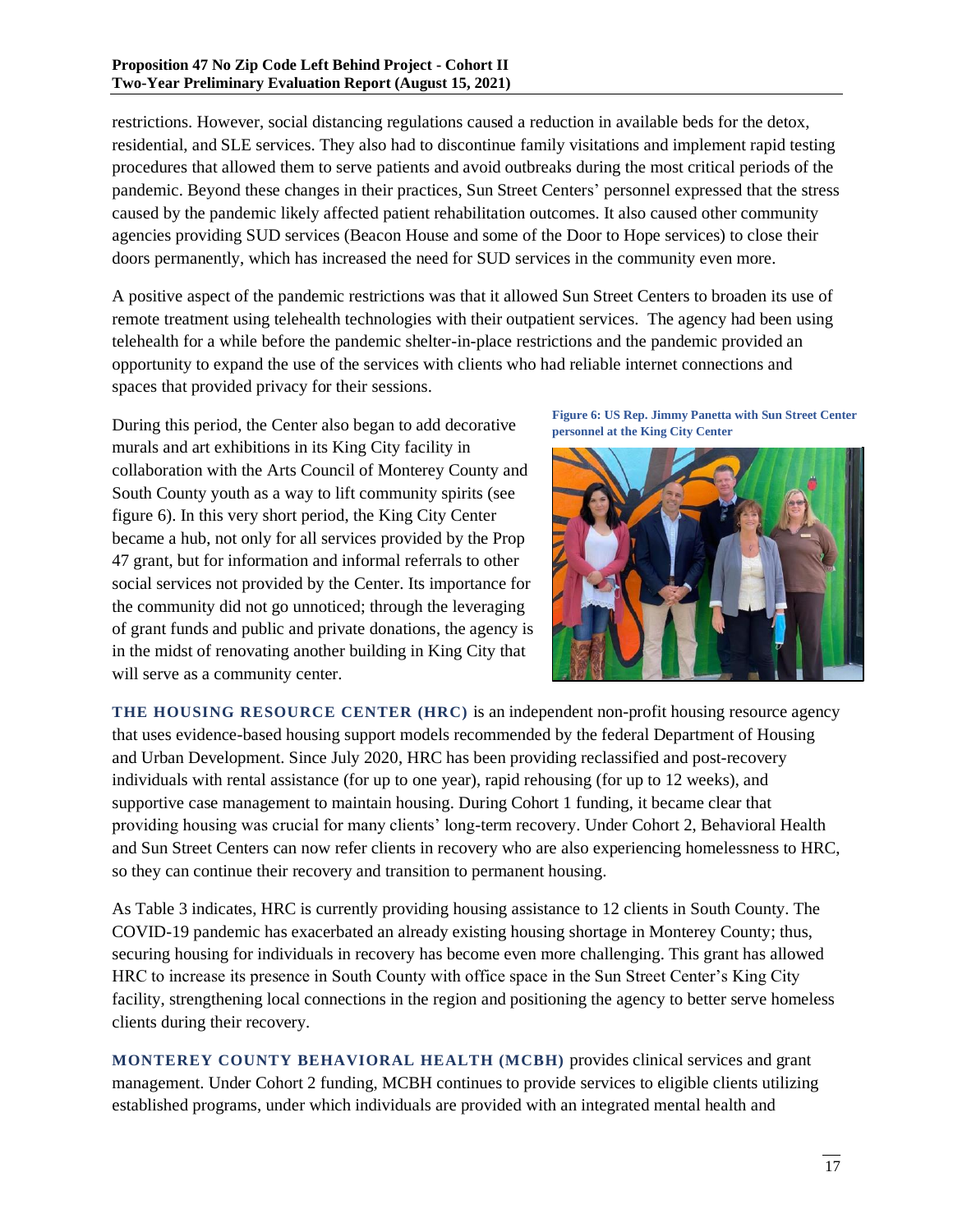substance use assessment that addresses trauma and determines appropriate services. Individuals can be self-referred into the program or referred by one of the other providers. As Table 3 presented, MCBH provided services for 73 clients with Cohort 2 funding. MCBH did not stop providing services during the COVID 19 pandemic restrictions, as the agency already had the infrastructure in place to provide telehealth and was able to pivot to online services quickly after training providers and clients. The main challenges identified with switching to an exclusively online environment were clients' lack of reliable technology and the availability of private spaces where they could receive potentially confidential services, while sheltering in place with other family members, friends, or roommates.

As the grant manager, MCBH provided leadership in the development of a data reporting system that the evaluation team could use to report client services data to BSCC in a timely manner while maintaining HIPAA client privacy standards. In addition, MCBH designed and recruited two new full-time positions to serve as jail in-reach and service coordinators, as described below.

<span id="page-18-0"></span>**JAIL IN-REACH SERVICES** were identified as a crucial need for this project as service providers expressed the challenge of reaching potential clients as they leave jail. This service is scheduled to be launched using Cohort 2 funding in August of 2021. MCBH staffed this position with a clinician (Psychiatric Social Worker) who will reach eligible clients at the jail, provide education on available services, conduct assessments, and provide a warm hand-off, picking up clients as they are released from jail to ensure they get into needed treatment early and to reduce their risk for recidivism.

<span id="page-18-1"></span>**THE OUTREACH SPECIALIST** position that facilitates referrals across services and conducts community outreach was also identified as an important need for the project. To address this need, this position was filled in July 2021, and will operate under the joint supervision of MCBH and Sun Street Centers.

## <span id="page-18-2"></span>NUMBER OF CLIENTS SERVED AND CROSS-AGENCY REFERRALS:

Our analysis of client data revealed that NZLB project agencies served 408 unique clients using Cohort 2 funding (Table 3). The 408 clients received 451 agency contacts, meaning that some clients received services from more than 1 agency within the project. Specifically, 36 clients (9%) received services from more than one agency. Further analyses revealed that, 30 clients received services from two agencies, five clients received services from three agencies and one client received services from four agencies. Table 5 presents a matrix of cross-agency referrals, showing Behavioral Health with a total of 35 clients shared with other agencies, HRC shared all of their 12 clients with other agencies, and SCC Residential and outpatient services shared 83% and 55% of all their clients respectively.

| Agency                   | Public<br>Defender | <b>Behavioral</b><br>Health | <b>HRC</b>               | $SSC -$<br>Residential   | SSC-<br>Outpatient | Sobering<br>Center | Total<br>clients<br>served |
|--------------------------|--------------------|-----------------------------|--------------------------|--------------------------|--------------------|--------------------|----------------------------|
| <b>Behavioral Health</b> |                    |                             |                          |                          | .5                 | n                  | 73                         |
| <b>HRC</b>               |                    |                             | $\overline{\phantom{0}}$ |                          |                    |                    | 12                         |
| SSC - Residential        | 0                  |                             |                          | $\overline{\phantom{0}}$ |                    |                    | 24                         |
| <b>SSC-Outpatient</b>    | 0                  | 15                          |                          |                          |                    |                    | 49                         |
| Sobering Center          |                    |                             |                          |                          |                    |                    | 293                        |
| Total (shared)           |                    | 35                          | 1つ                       | 20                       |                    |                    |                            |

#### <span id="page-18-3"></span>**Table 5: Cross-agency referrals**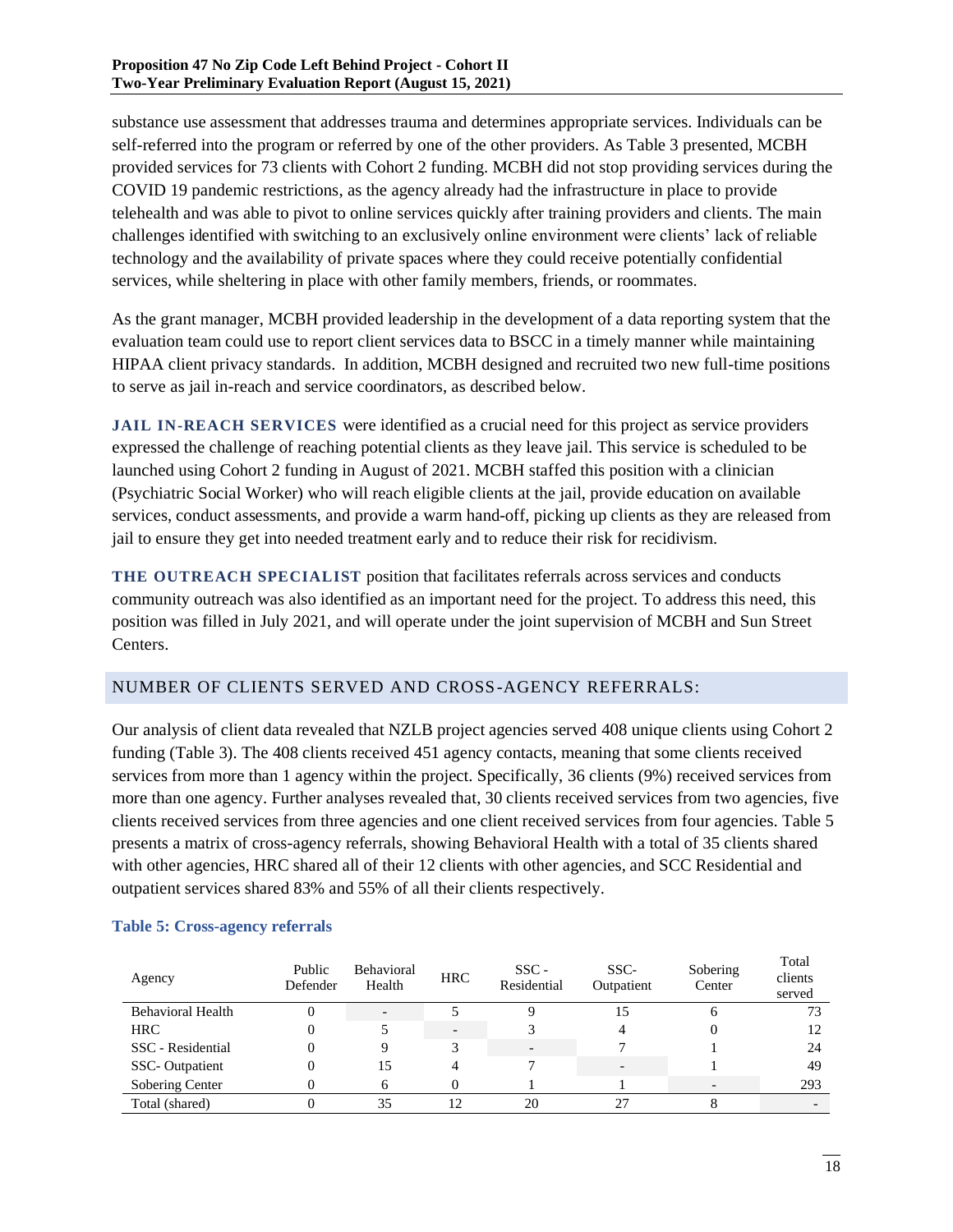| ററ<br>.00.0<br>Shared as % of served<br>.,<br>ບບ.ບ<br>$\overline{\phantom{a}}$<br>,,,<br>_ _ _<br>- - - - |
|-----------------------------------------------------------------------------------------------------------|
|-----------------------------------------------------------------------------------------------------------|

<span id="page-19-0"></span>CLIENT CHARACTERISTICS:

All providers are required to collect client demographic characteristics required by the BSCC reporting system. The demographic information provided by the agencies (n=408) is summarized in Table 6. As the Table presents, the majority of its clients served (82%) identify themselves as Hispanic (of any race), 15% of clients identified themselves as White (non-Hispanic), and 1.5% and 1.2% as Asian/Pacific Islander and African American respectively. About 77% of clients identified themselves as male, and 80% reported a level of education of high school or less. In addition, 33% report being unemployed, 7% report being homeless and 13% report living in friends/ or relatives' homes. Finally, 31% of clients served report having prior convictions and 16% report being currently in probation or parole.

### <span id="page-19-1"></span>**Table 6: Demographic characteristics of clients served (n=408)**

| Demographic characteristics |                              | $\#$           | $\%$          |
|-----------------------------|------------------------------|----------------|---------------|
|                             | Hispanic                     | 335            | 82.2          |
|                             | White                        | 61             | 15            |
| Race Ethnicity              | Asian/Pacific Islander       | 6              | 1.5           |
|                             | African American             | 5              | 1.2           |
|                             | Other                        | $\mathbf{1}$   | 0.3           |
|                             | Male                         | 315            | 77.2          |
| Gender                      | Female                       | 80             | 19.6          |
|                             | Unknown                      | 13             | 3.2           |
|                             | <b>Graduate Degree</b>       | $\overline{4}$ | 1.0           |
|                             | College Graduate             | 20             | 4.9           |
|                             | Some College                 | 42             | 10.3          |
|                             | High School Grad             | 137            | 33.6          |
| <b>Education</b> level      | <b>GED</b>                   | 10             | 2.5           |
|                             | Some high school             | 60             | 14.7          |
|                             | Other                        | 121            | 29.7          |
|                             | unknown                      | 14             | 3.4           |
|                             | Employed, Full Time          | 205            | 50.2          |
|                             | Employed, Part Time          | 44             | 10.8          |
|                             | Unemployed                   | 135            | 33.1          |
| Employment status           | Other                        | 9              | 2.2           |
|                             | Not in labor force           | $\overline{c}$ | 0.5           |
|                             | unknown                      | 13             | 3.2           |
|                             | Housed                       | 104            | 25.5          |
|                             | Independent living/housing   | 189            | 46.3          |
|                             | Permanent Supportive Housing | $\overline{c}$ | $0.5^{\circ}$ |
|                             | Family/relative homes        | 55             | 13.5          |
| <b>Housing Status</b>       | Sober Living Homes           | 3              | 0.7           |
|                             | Rapid Rehousing              | 3              | 0.7           |
|                             | Other                        | 10             | 2.5           |
|                             | Homeless                     | 28             | 6.9           |
|                             | unknown                      | 14             | 3.4           |
|                             | N <sub>0</sub>               | 261            | 64.0          |
| Prior convictions           | Yes                          | 125            | 30.6          |
|                             | Unsure                       | 9              | 2.2           |
|                             | Unknown                      | 13             | 3.2           |
|                             | None                         | 320            | 78.4          |
|                             | Parole                       | 65             | 15.9          |
| Probation/Parole            | Probation                    | $\mathbf{1}$   | 0.2           |
|                             | Unsure                       | 9              | $2.2\,$       |
|                             | Unknown                      | 13             | 3.2           |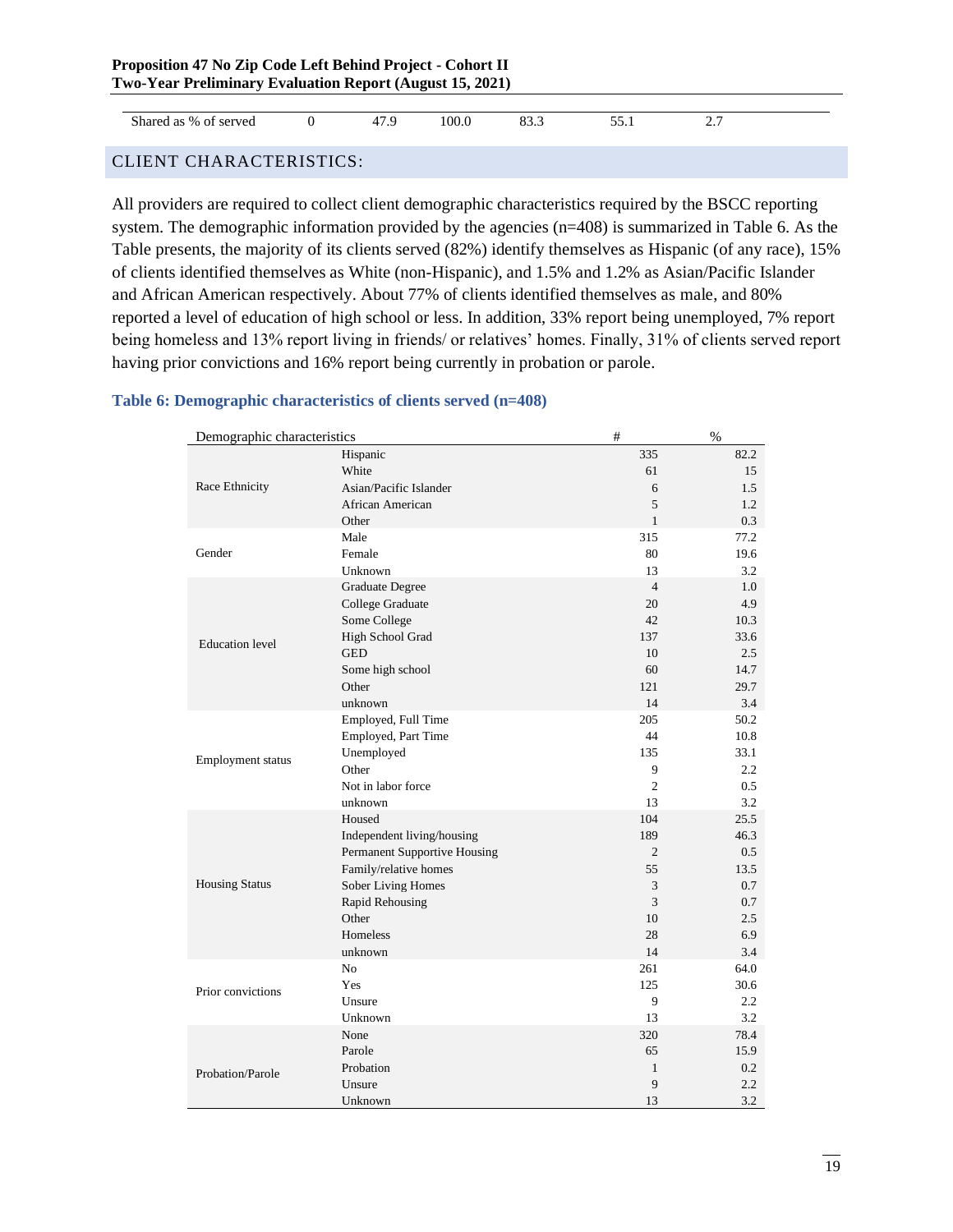### <span id="page-20-0"></span>CLIENT RECIDIVISM

The focus of this report is not to quantify the project's impact on arrests, however, in anticipation of the final evaluation report we calculated the arrest rate for clients served by each provider in the period between their admission to a service that received Cohort 2 funding and June 31<sup>st</sup> 2021. These figures are presented for each provider in Table 7, which shows the percentage of clients who were booked in the County Jail sometime between their quarter of admission to a provider and June 31<sup>st</sup> 2021. As the Table shows, the arrest rates by provider ranged from 0 (for the public defender and HRC) to 14% for the Sobering Center. SCC Residential and SCC Outpatient had 6% and 3% of their clients arrested respectively after their quarter of enrollment in the program.

To further explore clients' recidivism, we measured arrest rates after admission to a NZLB service only for those who had a prior arrest before being admitted to the NZLB service. As Table 7 presents, 287 clients (70% of the total unique client count) could not be matched to the Monterey County Jail database (which contains all jail bookings dating back to 1998). This could be the case for clients who don't have prior arrests in the Monterey County Jail. Thus, a measure of re-offense could not be calculated for these clients. The arrest rate for clients served by the grant when considering only clients with prior arrests is presented in the last column of Table 7. As the table presents, about 17% of clients with prior arrests experienced a subsequent arrest after being admitted in a NZLB service. The highest re-arrest rates were for Behavioral Health (21%) and the Sobering Center (20%).

| Agency                | <b>Not</b><br>matched to<br>Jail data<br>[A] | Has priors<br>arrests<br>only<br>[B] | Has post<br>arrests<br>only<br>[C] | Has arrests<br>prior and<br>post service<br>[D] | Total<br>Served<br>[E] | % with arrests<br>after services<br>for all<br>$[(C+D)/E]$ | % with arrests<br>after services for<br>those with priors<br>$[D/(B+D)]$ |
|-----------------------|----------------------------------------------|--------------------------------------|------------------------------------|-------------------------------------------------|------------------------|------------------------------------------------------------|--------------------------------------------------------------------------|
| Beh. Health           | 21                                           | 31                                   | $\Omega$                           | 8                                               | 60                     | 13.3                                                       | 20.5                                                                     |
| <b>HRC</b>            | 5                                            | 2                                    | $\Omega$                           | $\Omega$                                        | 7                      | $\Omega$                                                   | $\theta$                                                                 |
| SSC - Residential     | 11                                           | 5.                                   | $\Omega$                           |                                                 | 17                     | 5.9                                                        | 16.7                                                                     |
| <b>SSC-Outpatient</b> | 27                                           | 9                                    |                                    | $\Omega$                                        | 37                     | 2.7                                                        | 0.0                                                                      |
| Sobering Center       | 223                                          | 24                                   | 34                                 | 6                                               | 287                    | 13.9                                                       | 20.0                                                                     |
| Total                 | 287                                          | 71                                   | 35                                 | 15                                              | 408                    | 12.3                                                       | 17.4                                                                     |

#### <span id="page-20-2"></span>**Table 7: Jail bookings before and after admission to NZLB services**

#### <span id="page-20-1"></span>**5. CONCLUSIONS AND PROGRESS TOWARDS GOALS**

It is too early to provide a summative assessment of the project's impact on its proposed goals. However, the data collected in the first year of operations under Cohort 2 shows that the NZLB project has made substantial progress implementing the activities and producing the outputs proposed in the project's logic model. Despite the challenges posed by the COVID 19 pandemic, all providers in NZLB kept their services open and adapted their practices to serve clients in need. In some cases, this required providing services via telehealth; in others, reducing capacity in an effort to comply with social distancing regulations, and the provision of rapid testing for clients and personnel. These challenges did not impede the ability of the project to provide and even expand the provision of Mental Health services, SUD treatment, and legal, employment, and housing supports to 643 individuals in a severely underserved area.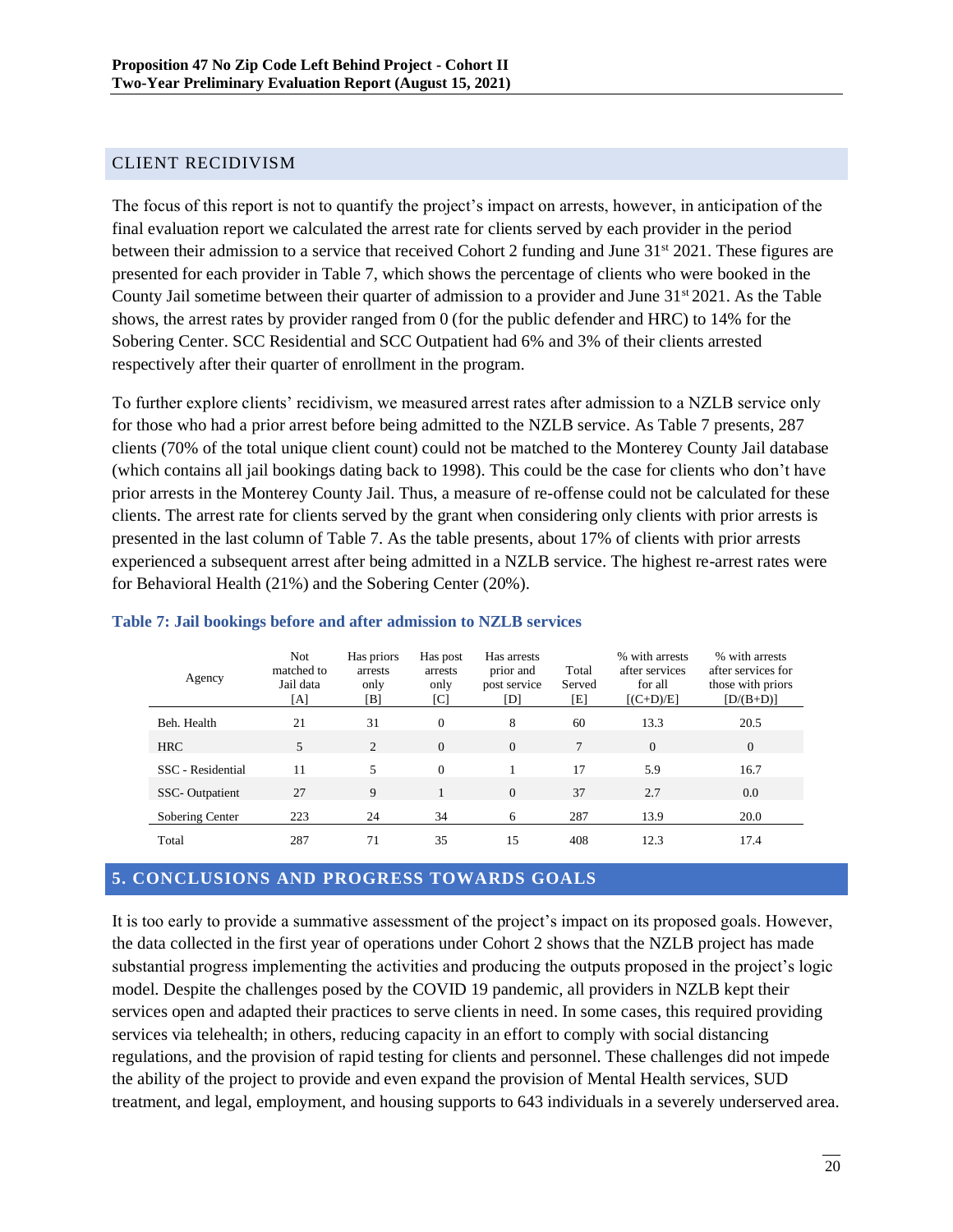Sun Street's King City center is becoming a community fixture where clients can gain access to not only SUD treatment, but all the services provided by this project. The completion of Sun Street Center's new community center, and additional houses for SLE, will further reduce inequities in access to services present in Monterey County (Goal #3).

In addition to the expansion of services under Cohort 2 funding, there is increasing evidence of stronger collaborative ties across providers. MILPA's collaboration with the Public Defender has strengthened with the addition of a full-time lawyer dedicated to post-conviction relief in the Public Defender's Office<sup>1</sup>. Similarly, Behavioral Health's clients are increasingly benefitting from all services provided by Sun Street Centers and HRC, and vice-versa. The addition of a jail in-reach coordinator and a service coordinator is designed to further strengthen these collaborative ties to reduce recidivism (Goal#1)

The Sobering Center has continued to serve the County by diverting individuals from the County Jail into a less threatening environment where clients can be connected to other services (Goal#2). The Center, which served about 300 clients with Cohort 2 funding, has diverted about 1,100 clients from the County Jail since opening its doors in December 2017. The Center has also strengthened its collaborative ties with local and state law enforcement agencies, which have slowly begun to recognize the personal and economic benefits of taking publicly intoxicated individuals into the Center rather than booking them in jail.

Finally, it is important to note that under Cohort 2 funding, the MCBH has secured a partnership with the Monterey County Jail that was crucial for the preliminary analyses of client arrests for this report and for the final evaluation of Cohort 1 funding. In addition, the effort to create and implement a data reporting system that tracks clients' services has allowed the evaluation team to conduct this preliminary analysis and to complete the quarterly progress reports required by BSCC while maintaining client confidentiality. Not only is the project delivering services and making progress towards achieving proposed goals, but evaluation capabilities have also been strengthened moving into the second part of Cohort 2 funding.

 $<sup>1</sup>$  Based on an analysis of clients served by the Public Defender's office during the last year of Cohort 1 funding.</sup>